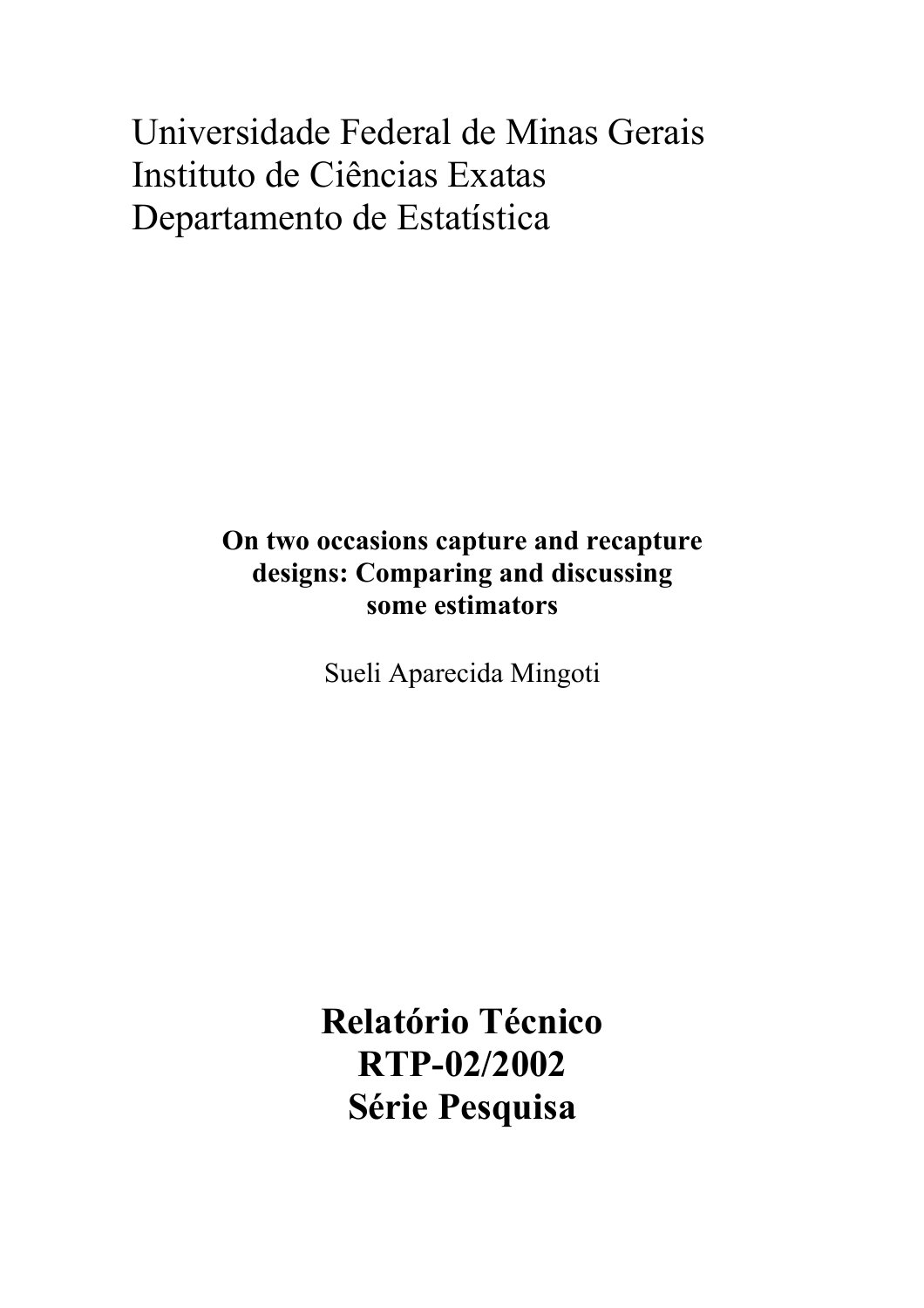# **ON TWO OCCASIONS CAPTURE AND RECAPTURE DESIGNS: COMPARING AND DISCUSSING SOME ESTIMATORS**

 **Sueli Aparecida Mingoti sueli@est.ufmg.br Professora Adjunto - Departamento de Estatística da UFMG**

**2002**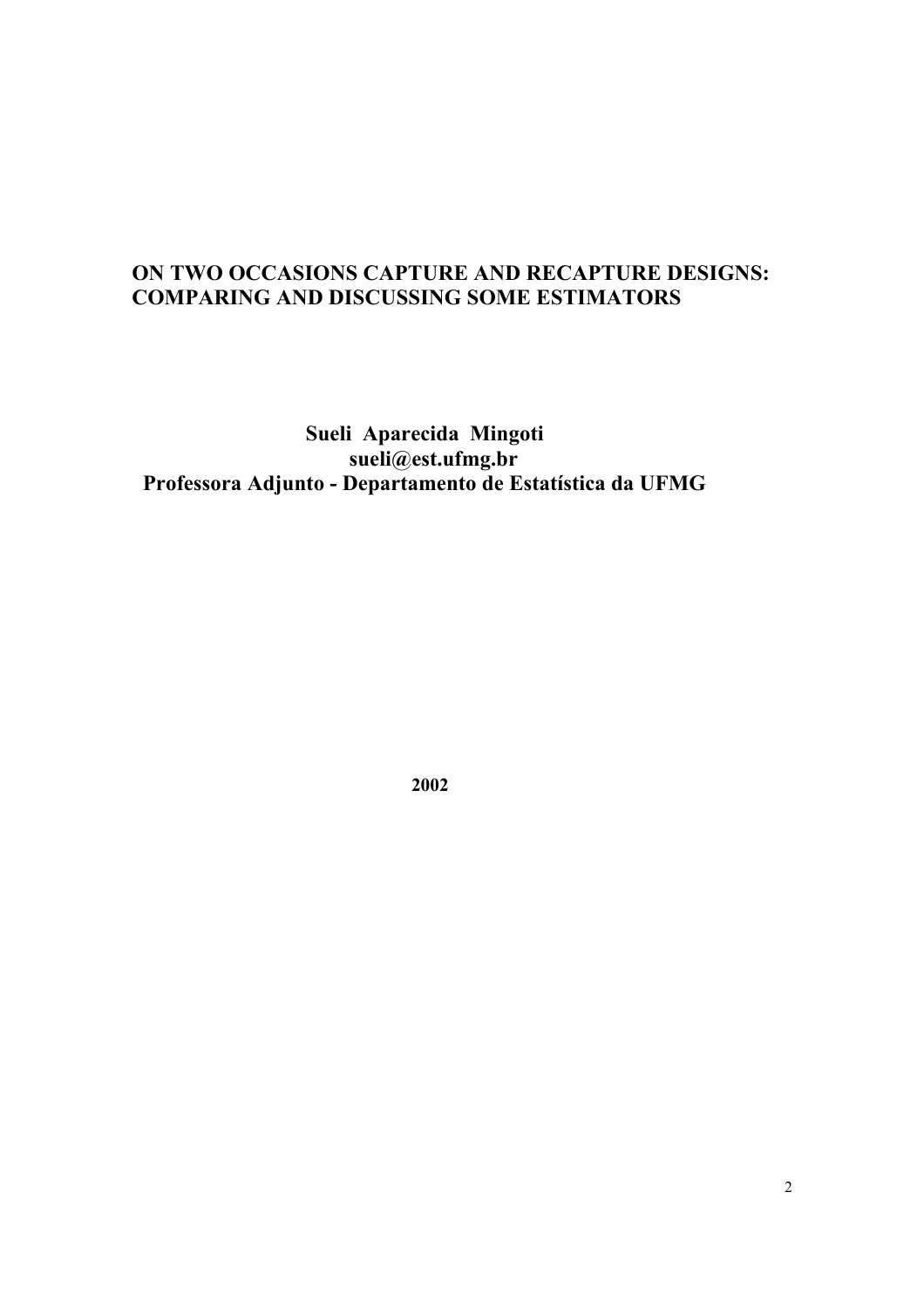# **ON TWO OCCASIONS CAPTURE AND RECAPTURE DESIGNS: COMPARING AND DISCUSSING SOME ESTIMATORS**

#### **SUMMARY**

Capture and recapture designs with only two occasions are still being used in a variety of situations especially in Epidemiological studies. Usually, the well-known Lincoln-Petersen (1896,1930) estimator is used to estimate the population size. Because only two occasions are being used some concern is devoted to the reliability of the final estimate. In this paper we will address the problem by comparing the Lincoln-Petersen estimator with three others proposed in the literature: Chapman (1951), Bailey (1951) and the stepwise Bayesian estimators (Mingoti,2000). By using a mathematical relationship it will be shown that the Bayes estimator has an expected value smaller than Lincoln-Petersen's and higher variability unless the sample sizes are large in which case the variability is almost the same. The simulation study shows that for small sample fractions, in both capture and recapture stages, the Bayes estimator has a better performance, but for larger sample fractions the Bayes estimator had a similar or worse performance than the other three. Chapman and Bailey are good alternatives in several cases.

*Key-words: Capture-Recapture; Stepwise Bayesian, Lincoln-Petersen, Chapman and Bailey Estimators, Small Sample Sizes.*

 $\mathcal{L}_\mathcal{L} = \{ \mathcal{L}_\mathcal{L} = \{ \mathcal{L}_\mathcal{L} = \{ \mathcal{L}_\mathcal{L} = \{ \mathcal{L}_\mathcal{L} = \{ \mathcal{L}_\mathcal{L} = \{ \mathcal{L}_\mathcal{L} = \{ \mathcal{L}_\mathcal{L} = \{ \mathcal{L}_\mathcal{L} = \{ \mathcal{L}_\mathcal{L} = \{ \mathcal{L}_\mathcal{L} = \{ \mathcal{L}_\mathcal{L} = \{ \mathcal{L}_\mathcal{L} = \{ \mathcal{L}_\mathcal{L} = \{ \mathcal{L}_\mathcal{$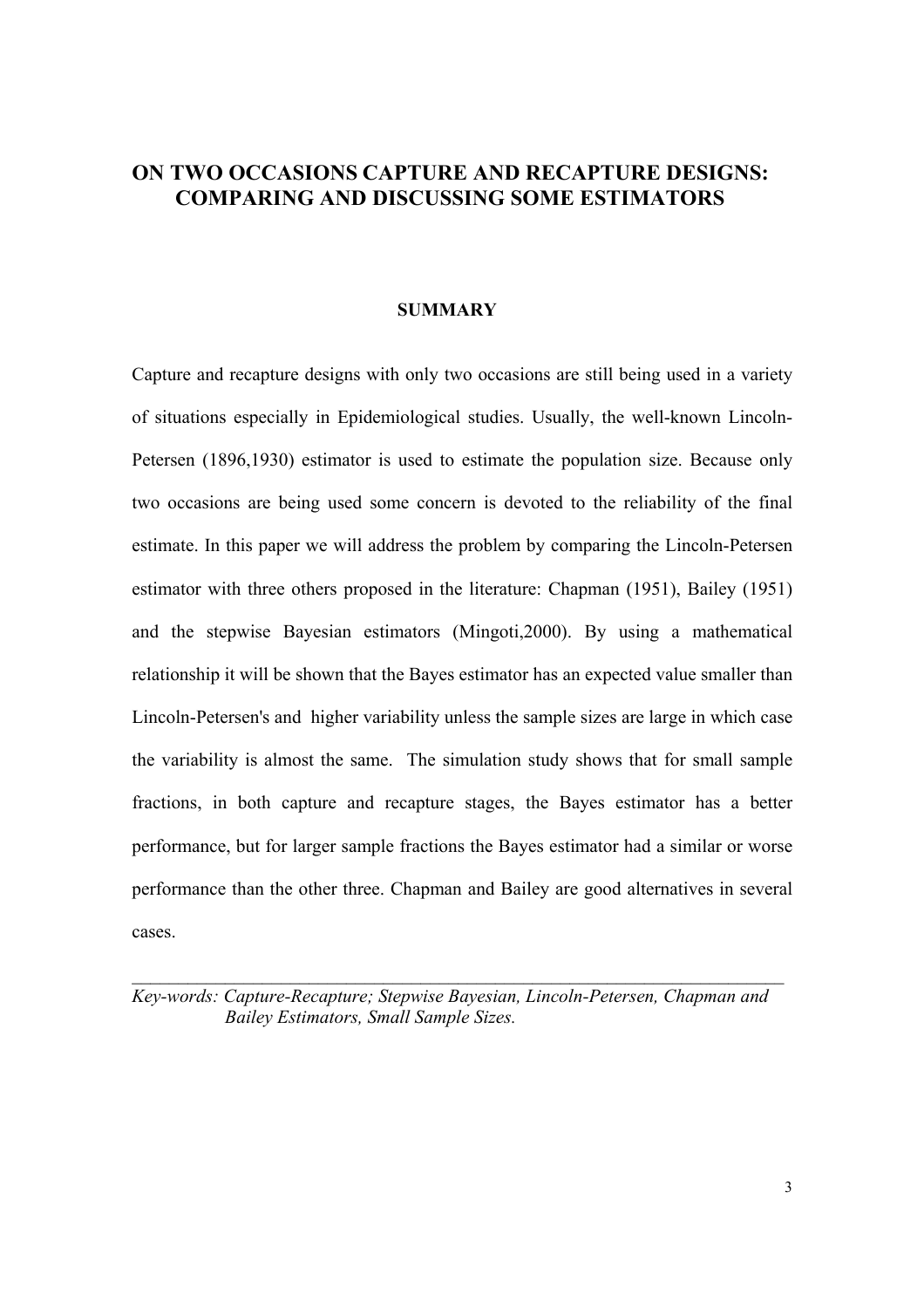# **ON TWO OCCASIONS CAPTURE AND RECAPTURE DESIGNS: COMPARING AND DISCUSSING SOME ESTIMATORS**

## **Index**

| 4. The Relationship between Mingoti and Lincoln-Petersen Estimatorspg10 |
|-------------------------------------------------------------------------|
|                                                                         |
|                                                                         |
|                                                                         |
|                                                                         |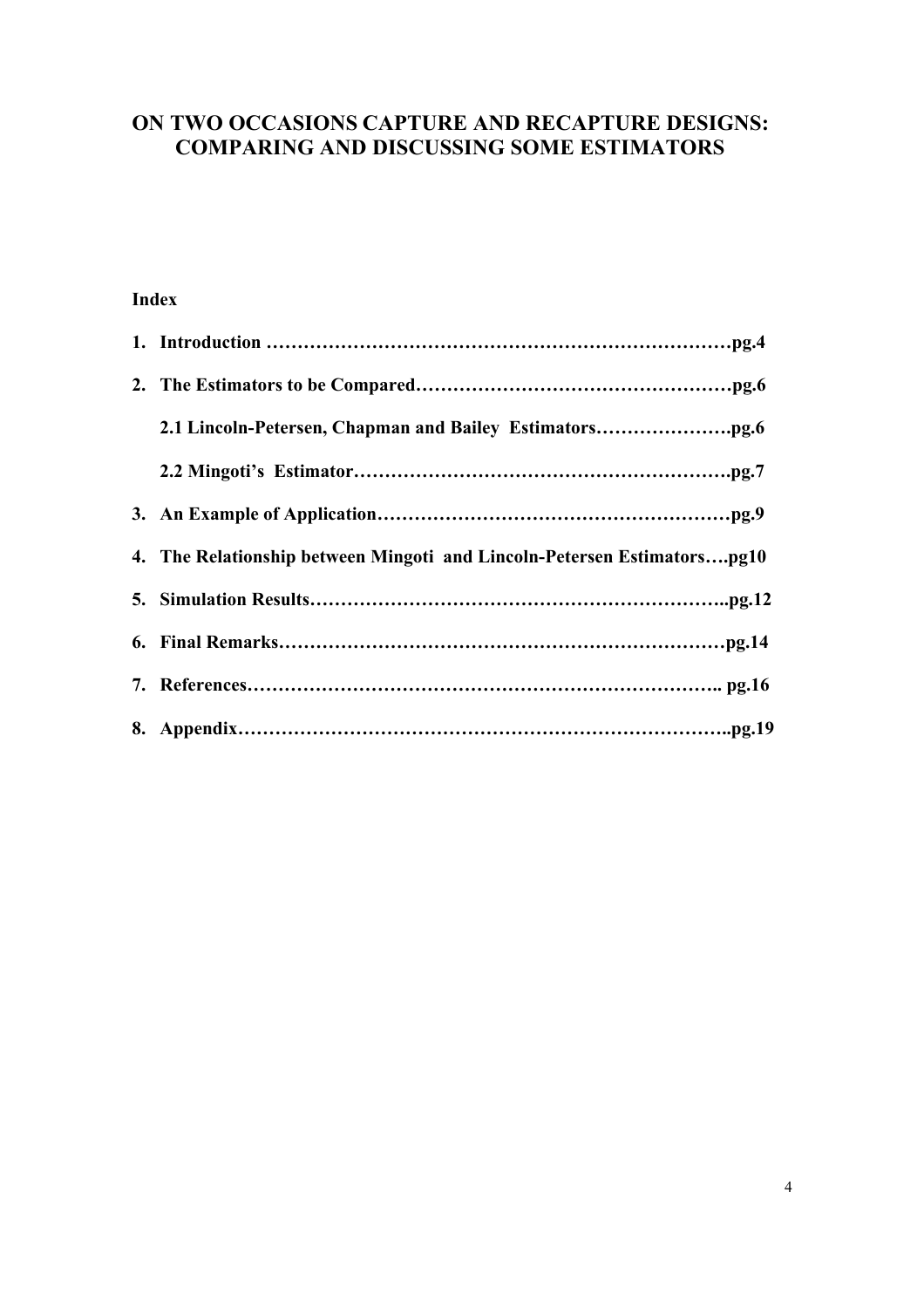#### **1 Introduction**

The estimation of population size using capture and recapture methods has been an issue of many papers along the years. Good reviews in this subject are Seber and Schwartz (2002) and Tsay and Chao (2001). Although these models are frequently used to estimate the size of animals population, more recently they have become popular in other areas such as Epidemiology, Social Sciences and Industry for example. Some interesting papers in this field are McKeganey *et. al.* (1992), Abeni *et. al.* (1994) and Mastro *et. al* (1994). In these papers capture and recapture methods were used to estimate the size of the HIV infected drug users in Bangkok and Lazio in Italy, and the size the female streetworking prostitution population and HIV infection in Glasgow. Capture and recapture methods have also been used to estimate the prevalence and the underreporting of certain diseases such as Aids and Diabetes for example (Ismail, *et. al*, 2000; Bernillon *et. al*, 2000; Hartnoll *et. al*., 1985), to perform an adjustment for the undercount of census (Bell, 1993) or to estimate the total number of different defects types in a software inspection (Briand, *et. al*.1997; Miller, 1998; Eick *et. al*. 1993). Although nowdays the modern practical interest is to focus in models that allow for heterogeneity and trap response which require more than just one recapture, it is important to point out that the Lincoln-Petersen, Chapman and Bailey estimators have still being very used in situations where the high cost, time consumed and the difficulty to collect the data, make more than one recapture prohibited. A good example of this situation is related with surveys of difficult to access populations. In Caiaffa, Mingoti *et. al.* (2000, 2001) a study was conducted with the injection drug users in many cities of Brazil. The main objective was to obtain a profile of the drug users and to estimate the size of the population attended by a Drug Reduction Program supported by the Brazilian government. The city of Porto Alegre located at the south of Brazil, was used as a test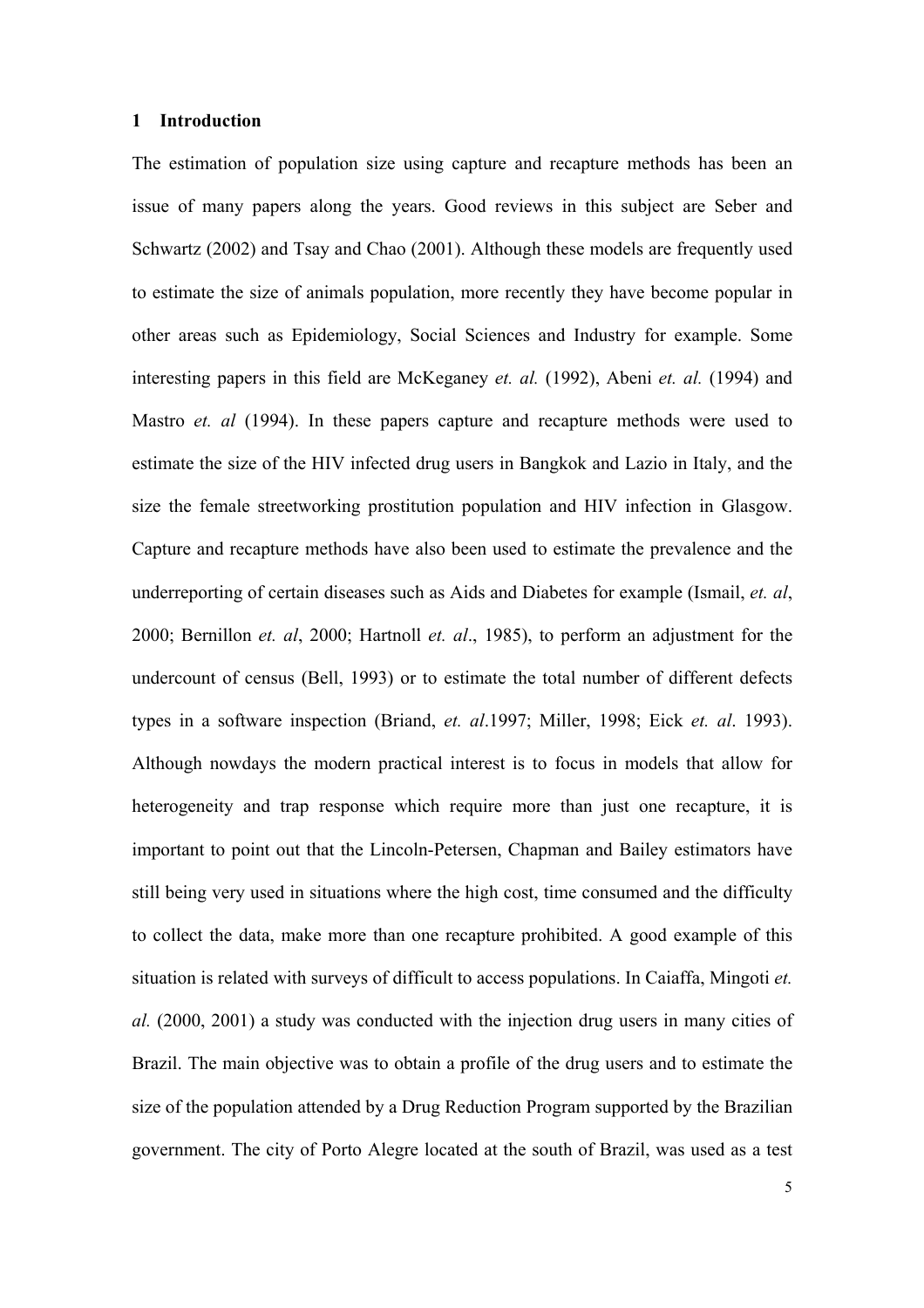for the capture-recapture methodology. The population involved in this study was very difficult to interview and the interviewers needed a special training. The cost of the whole survey was high. The time involved in collecting the data would be very considerable if we would make an option for many recaptures stages. The interesting part is that the results obtained with just one recapture was very reasonable indicating that probably there was no need for more recaptures to fulfill the main objective of the survey. Some other applications in Epidemiology are good examples of similar situations.

 Probabilistic (Otis *et. al.* 1978; Seber, 1992) and log-linear methods (Bishop,1988) have been used to construct sensible estimators for the population size. In both methodologies the estimators are derived considering the presence of some variation factors in the capture occasions such as: time, environment, particular behavior of the element, as well as the three sources together.

 A very well known estimator for a closed population and a capture and recapture design with only two capture occasions is the Lincoln-Petersen model (1896,1930) which was first used by Laplace in 1786 to estimate the population size of France. Lincoln-Petersen estimator has an infinite expectation. To correct this problem Chapman (1951) and Bailey (1951) proposed two other estimators which are modifications of the Lincoln-Petersen and which have finite expectation and variance. Recently, Mingoti (2000) suggested an estimator for population size which is a particular case of the stepwise Bayesian estimator derived in her paper to estimate the total number of distinct species in the population when sampling by elements is used to collect the data. An example was presented in Mingoti's paper in which the stepwise Bayesian estimator resulted in a better estimate than the Lincoln-Petersen. However, no study was performed comparing these two estimators. The purpose of this paper is to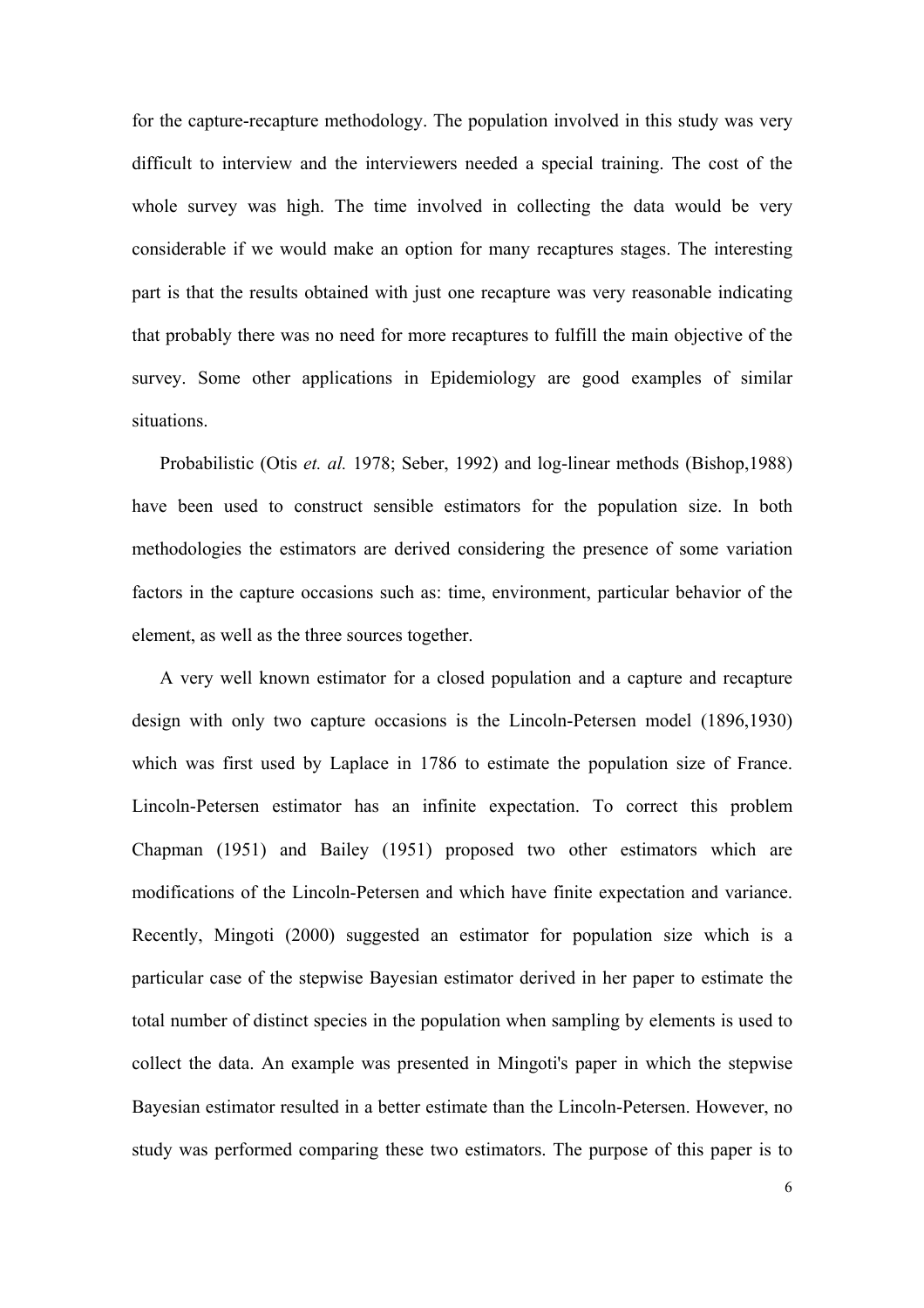compare Mingoti, Lincoln-Petersen, Chapman and Bailey estimators presenting the main relationship among them. More than that we will discuss the reliability of these estimators by means of simulation.

#### **2 The Estimators to be Compared**

In this section we present the four estimators that are the subject of this paper. More attention will be given to the stepwise Bayesian estimator since the other three estimators are very well known in the field (Pollock, 1991; Seber 1986,1992).

We will suppose that the studied population is closed and that capture and recapture design with two stages of capture is used to collect the sample data. The first sample (capture) has *m* distinct elements of the population which were captured, tagged and returned to the population. The second sample has *n* elements from which *s* were already observed in the first sample (recaptured elements). Both samples were collected according to a simple random sampling. We will also assume that the marks of the elements captured in the first sample cannot be lost in the period of time between the collection of the two samples, so that the elements captured in the first sample can be recognized without error in the second sample. The true population size is denoted by *N*.

#### **2.1 Lincoln-Petersen, Chapman and Bailey Estimators**

The Lincoln-Petersen estimator of *N* is very simple. It is based on the fact that the proportion of marked elements of the second sample is an estimator of the marked elements of the population, before the second sample is collected. By making this two proportions equal, the Lincoln-Petersen estimator  $(\hat{N}_P)$  is obtained as follows:

$$
\frac{s}{n} = \frac{m}{N} \implies \hat{N}_P = \frac{n \, m}{s} \tag{2.1}
$$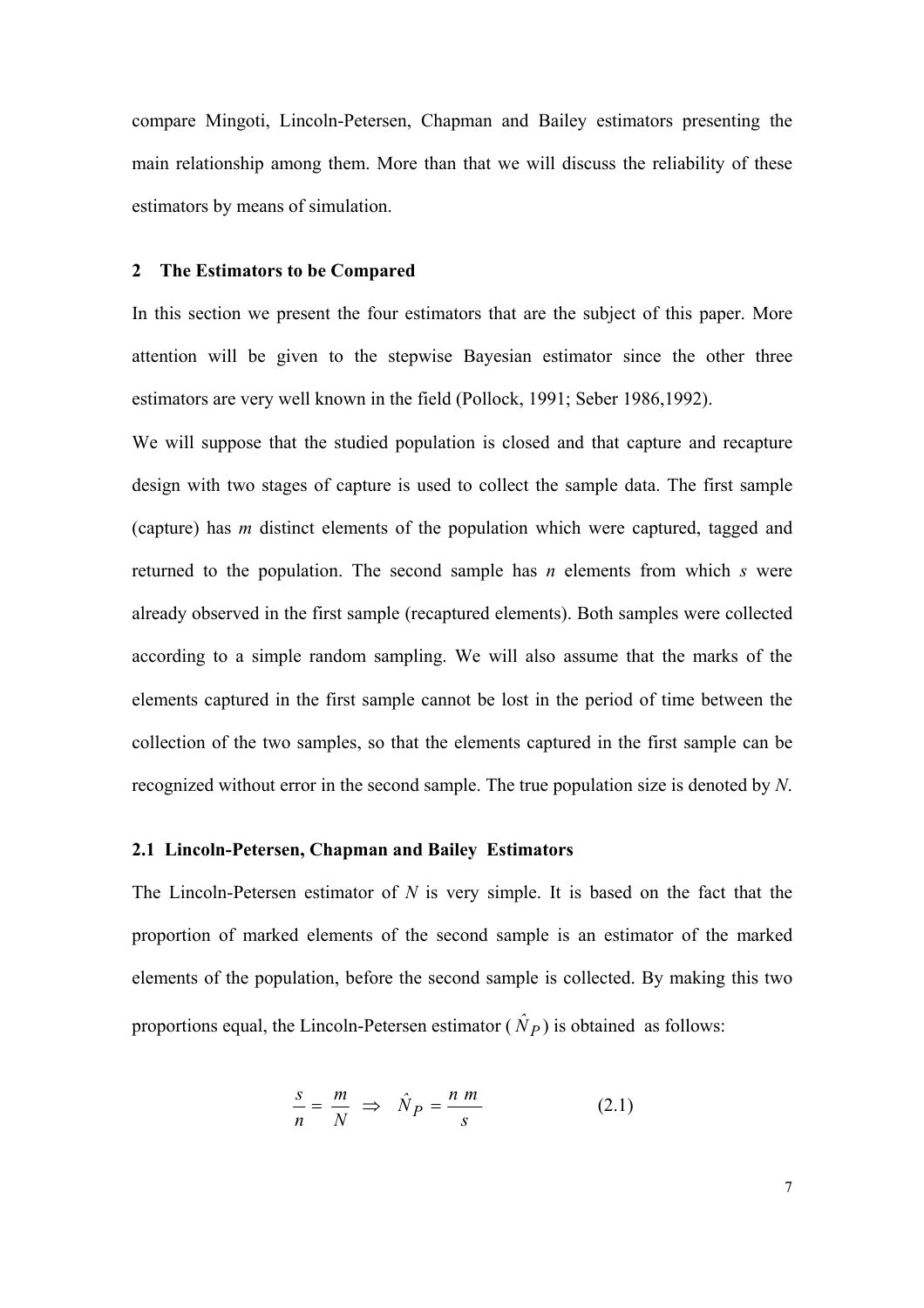The smaller the number of recaptured elements the larger is the value of  $\hat{N}_P$  and if  $s = 0$  then  $\hat{N}_P$  is infinite. Because *s* can take a zero value with probability different than zero, the expectation of  $\hat{N}_P$  is infinite. To overcome this problem Chapman (1951) and Bailey (1951) proposed some estimators that have finite expectation and that are basically the Lincoln-Petersen estimator modified. They are respectively defined as:

$$
\hat{N}_C = \frac{(m+1)(n+1)}{(s+1)} - 1 \tag{2.2}
$$

$$
\hat{N}_B = \frac{(m)(n+1)}{s+1}
$$
 (2.3)

Chapman estimator ( $\hat{N}_C$ ) is based on the assumption that the second sample is taken without replacement and that the number of recaptured elements (*s*) has a Hypergeometric distribution. Bailey estimator  $(\hat{N}_B)$  assumes that the second sample is taken with replacement and that *s* has a Binomial distribution. In practical problems there is no much difference between the Chapman and Bailey estimators (Seber, 1982).

#### **2.2 Mingoti's Estimator**

The stepwise Bayes estimator for *N* proposed by Mingoti (2000) is defined as:

$$
\hat{N}_M = n + \frac{(m-s)(n-s+1)}{s} \tag{2.4}
$$

It is basically derived as a special case of a stepwise Bayesian estimator constructed for the true number of distinct species in a population when sampling by elements is used.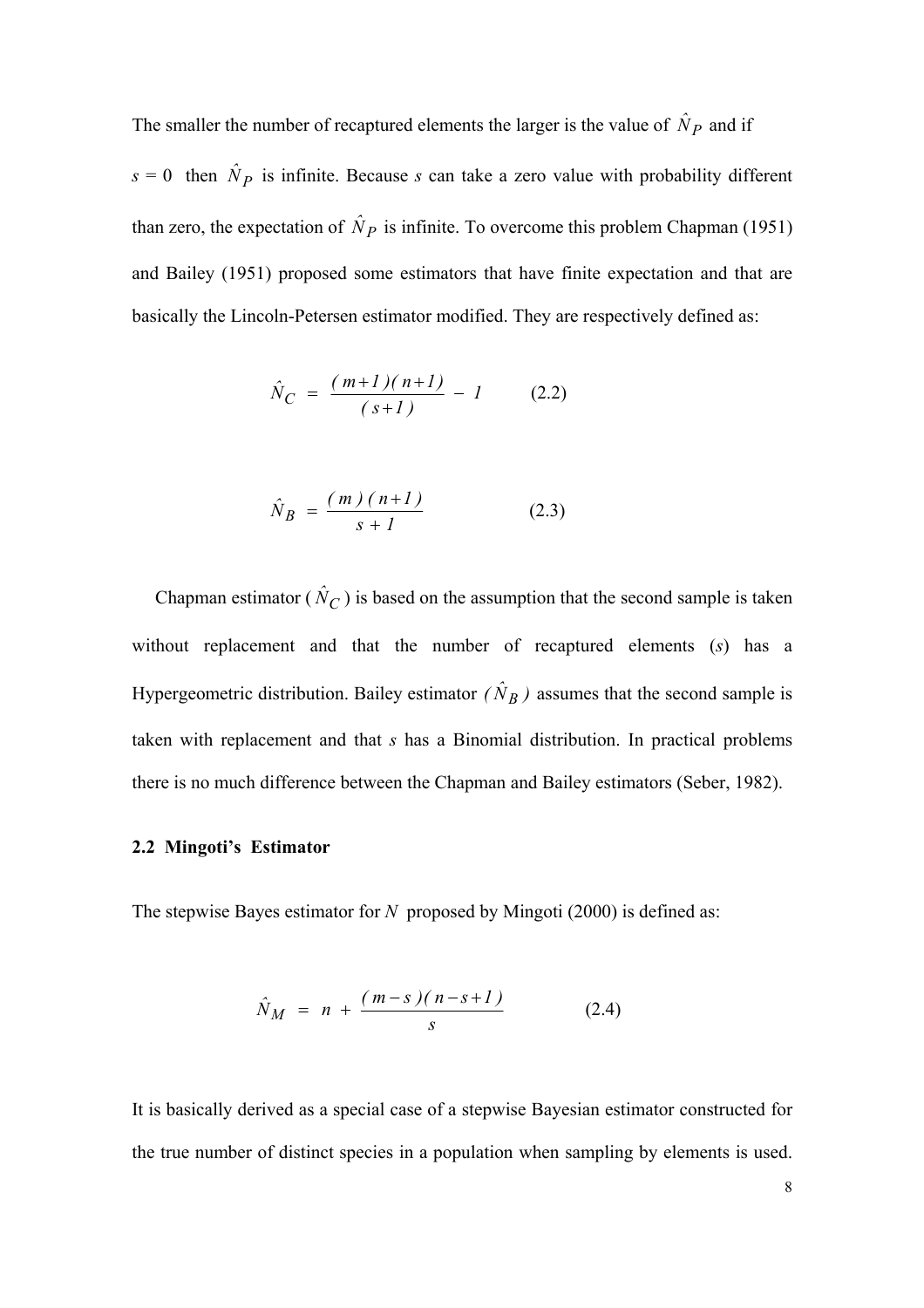Originally, the construction of the estimator (2.4) assumes that the "species" of the population are independent and are divided in two groups: *group 1* which contains a list of the "species" the researcher believes are present in the population, and *group 2* which contains the "species" that are present in the population but does not belong to the researcher previous list. Every "species" has its own abundance value and a probability θ to belong to *group 1* and (1-θ) to belong to *group* 2,  $0 ≤ θ ≤ 1$ . Considering a model that gives a prior distribution for  $\theta$ , for the abundance value of each species, and for the unknown true number of "species" *S* in the population, a stepwise Bayesian estimator is constructed for *S*.

 To understand how this model can be applied in the estimation of the population size, each element of the population has to be considered as a distinct "species". When the capture and recapture procedure is used to collect the data we have the following situation: after the first sample is observed the researcher has the information about some elements ("species") that are present in the population of study. Before the second sample is taken the researcher does not know exactly if all the elements of the first sample are still present in the population of study or not. Therefore, a list containing the *m* elements of the first sample is available before the second sample is chosen. These *m* elements would then constitute the members of *group 1*. The group of new species (*group 2*) would be constituted by those elements that are present in the population but did not appear in the first sample. The estimator given in (2.4) is derived under a negative binomial distribution (Taylor *et. al*., 1979) for the true number of elements in the population *N*.

 Generally speaking, the stepwise Bayesian is an estimation procedure which uses a partition of the main parameter set  $\Theta$  in *c* mutually exclusive sets  $\Theta_i$ , *i*=1,2, ...,*c*. For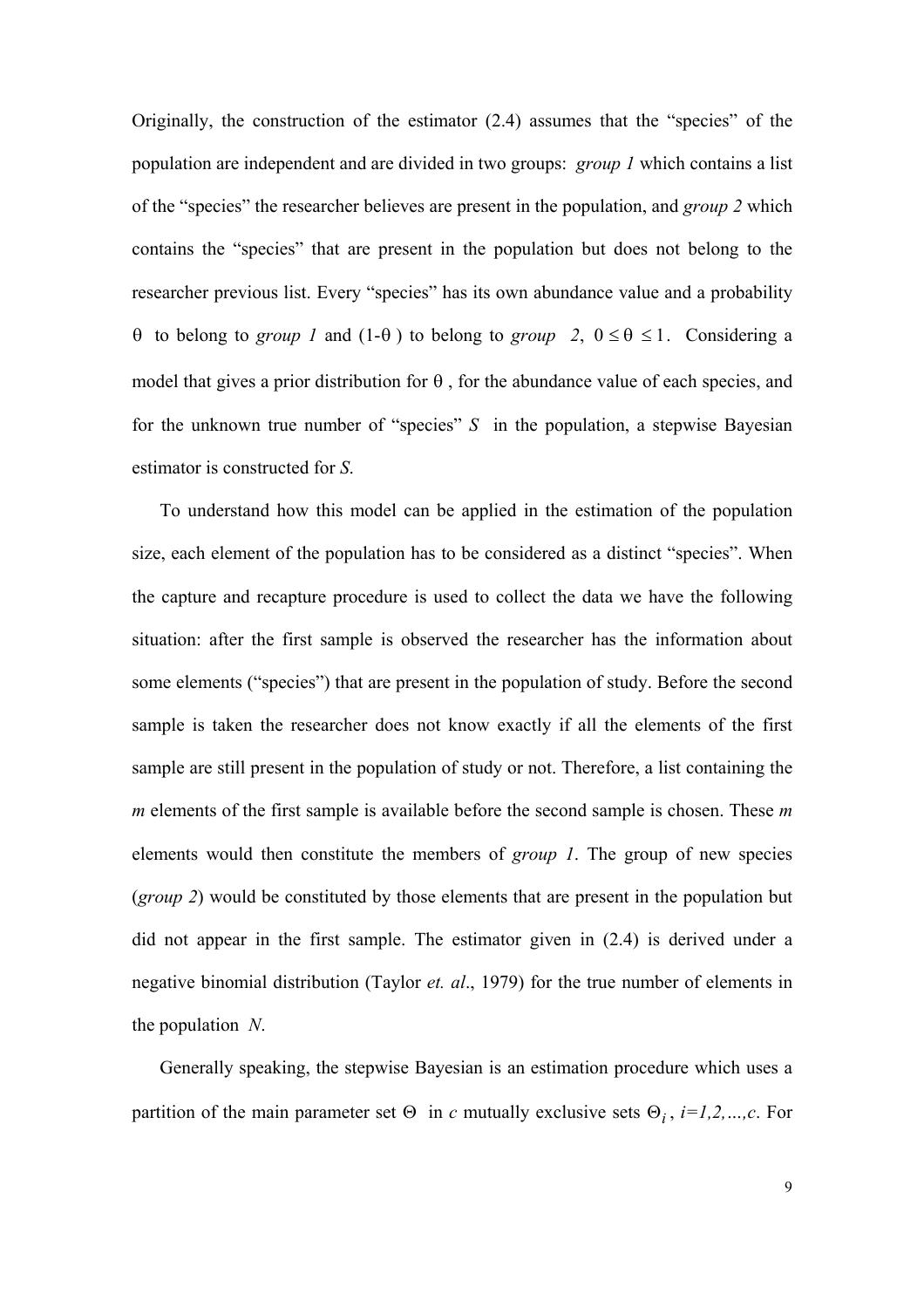every set Θ*i* a Bayesian estimator is constructed according to some prior distribution  $\pi_i$ , considering the samples that have positive probability under  $\pi_i$ . If a sequence of mutually orthogonal prior densities  $\pi_i$  is chosen than the final estimator, which combines the results obtained for every Θ*<sup>i</sup>* , is admissible (Hsuan, 1979). In Mingoti (2000) all the steps and prior distributions involved in the construction of the stepwise Bayesian estimator discussed in this technical report are presented.

#### **3 An Example of Application**

To ilustrate the use of the four estimators presented in section 2.0 we will report to the data presented in Caiaffa, Mingoti *et.al.* (2000,2001) mentioned in section 1 of this paper. In that study conducted in 1999, 55 injected drug users were interviewed in the first occasion and 99 in the second. A total of 17 individuals were capture in both occasions. The period of time for each occasion was about two months. Considering these results we would obtain the following estimates for *N* :

#### *Lincoln-Petersen*

$$
\hat{N}_P = \frac{(55)(99)}{17} \approx 320
$$

*Chapman*

$$
\hat{N}_C = \frac{(56)(100)}{18} - 1 \approx 310
$$

*Bailey*

$$
\hat{N}_B = \frac{(55)(100)}{18} \approx 305
$$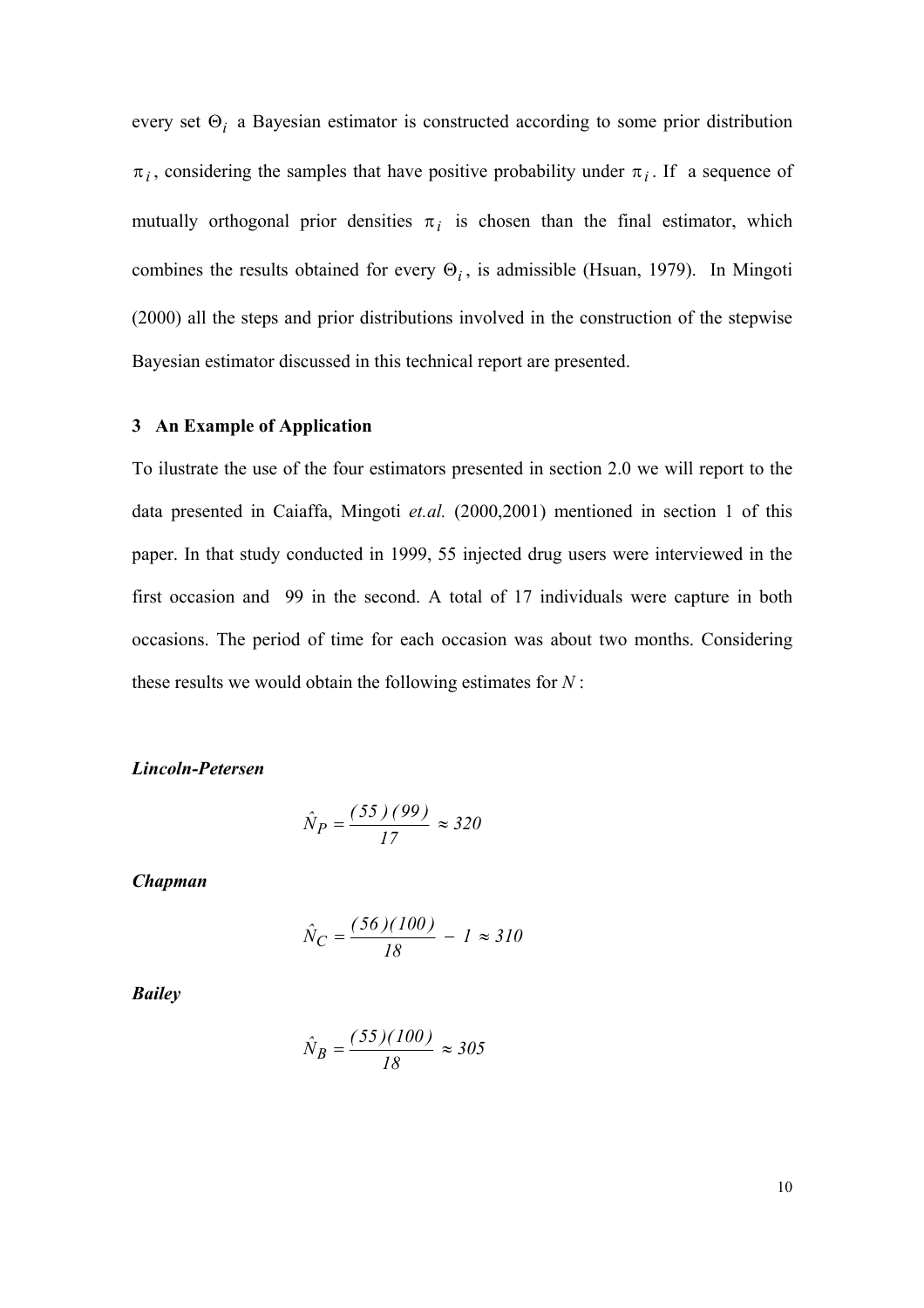*Mingoti*

$$
\hat{N}_M = 99 + \frac{(55 - 17)(99 - 17 + 1)}{17} \approx 285
$$

 As we can see there is no much difference among Lincoln-Petersen, Chapman and Bailey estimates. However, the Bayesian estimator resulted in a smaller value than the other three.

#### **4 The Relationship between Mingoti and Lincoln-Petersen Estimators**

Using some simple mathematics it is very easy to show that the following equations are true:

$$
\hat{N}_M = \frac{nm}{s} - \left[ (m-s) \left( \frac{s-l}{s} \right) \right] = \hat{N}_P - \left[ (m-s) \left( \frac{s-l}{s} \right) \right]
$$
\n
$$
= \hat{N}_P - c(m,s)
$$
\n(4.1)

$$
\hat{N}_M = \left(\frac{m(s+1)}{(m+1)s}\right)\hat{N}_C - (m-s+1) + \left(\frac{m(s+1)}{(m+1)s}\right)
$$
\n(4.2)

$$
\hat{N}_M = \left(\frac{s+1}{s}\right)\hat{N}_B - m + s + 1\tag{4.3}
$$

 Although Chapman and Bailey estimators are very important in the literature, in this section we will focus the attention in the mathematical relationship between the Bayesian and the Lincoln-Petersen. The equation (4.1) shows that the Bayesian estimator is equal to the Lincoln-Petersen when *s=1* or *s=m*. In any other situation the Bayesian estimator will take a smaller value than the Lincoln-Petersen. Let  $s = \alpha_1 m$ ,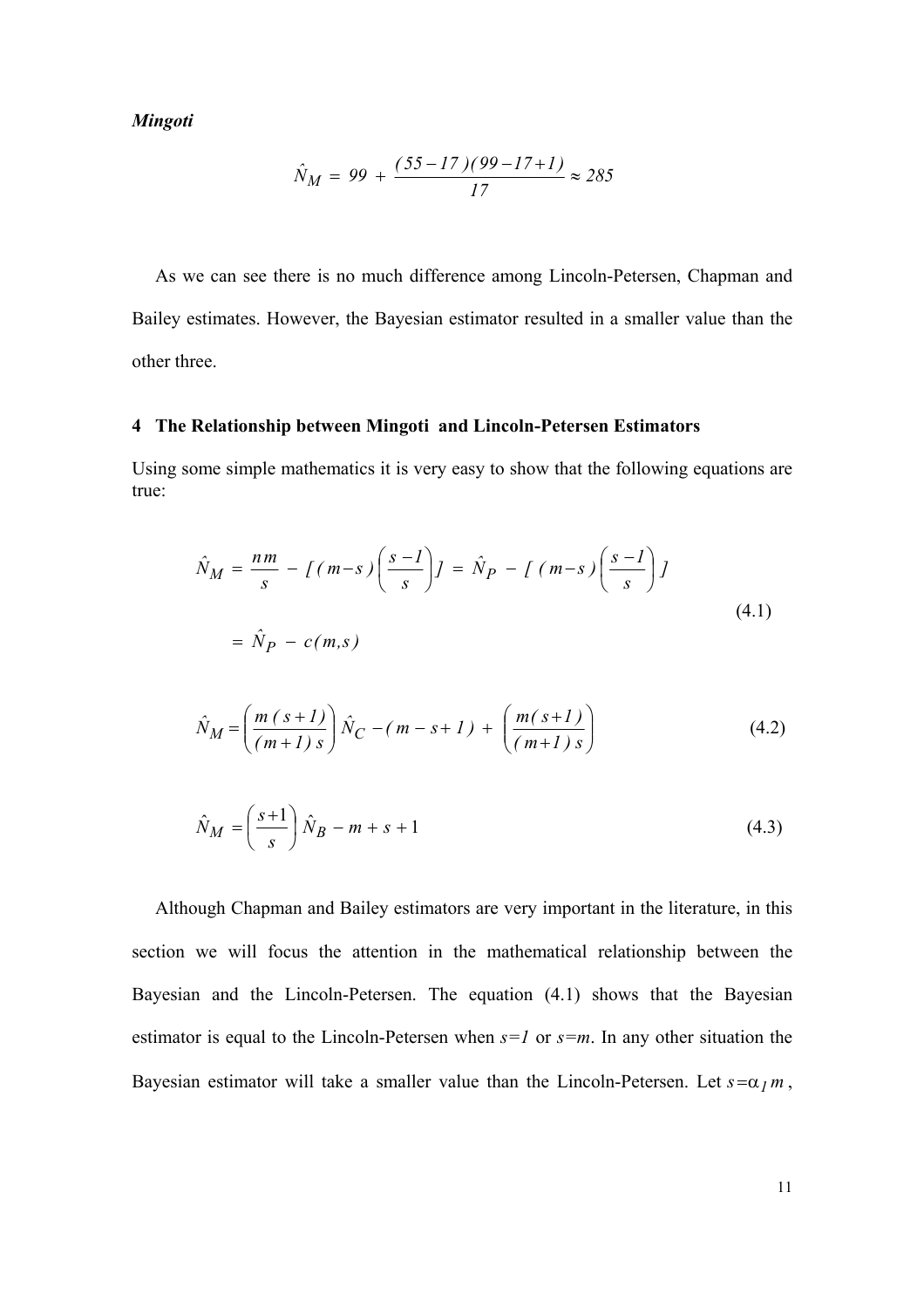and  $s = \alpha N$ ,  $0 < \alpha_1 < 1$ ,  $0 < \alpha < 1$ . Then the following result holds for the correction term  $c(m, s)$  in equation (4.1):

$$
c(m,s) = \frac{(1-\alpha_1)}{\alpha_1} \left[ \alpha N - 1 \right] \tag{4.4}
$$

and therefore, the numerical difference between the Bayesian and the Lincoln-Petersen estimator depends upon the true value *N*, and the proportions of recaptured elements, according to the size of the first sample *m* and to the true population size *N*. For some values of  $(\alpha_1, \alpha)$  the Bayesian estimator can take a value much smaller than the Lincoln-Petersen estimator. If the number of recaptured elements *s* is small then the Lincoln-Petersen estimator tends to result in a very large number. Therefore, in that case the correction term  $c(m,s)$  might do some improvement in the quality of the estimation of *N* because it will decrease the bias of the Lincoln-Petersen. In this case the Bayesian estimator is expected to give better results than the Lincoln-Petersen. On the other hand, if the number of recaptured elements *s* is large, then the correction term  $c(m, s)$  will affect negatively the quality of the Bayes estimator because its value might be much smaller than the true N in some cases. The simulation study in section  $5.0 \text{ will show}$ this fact.

 Because the probability of *s* being zero is not zero then the Mingoti's estimator has an infinite expectation. If however, we suppose that the true population size *N* is large enough so that the probability of *s* being zero is approximately zero, and we use the Hypergeometric probability model for the variable *s*, it can be easily proved that the expectation and variance of  $\hat{N}_P$  and  $\hat{N}_M$  are approximated by:

$$
E[\hat{N}_P] \approx N + \frac{N(N-m)}{n \, m} \tag{4.5}
$$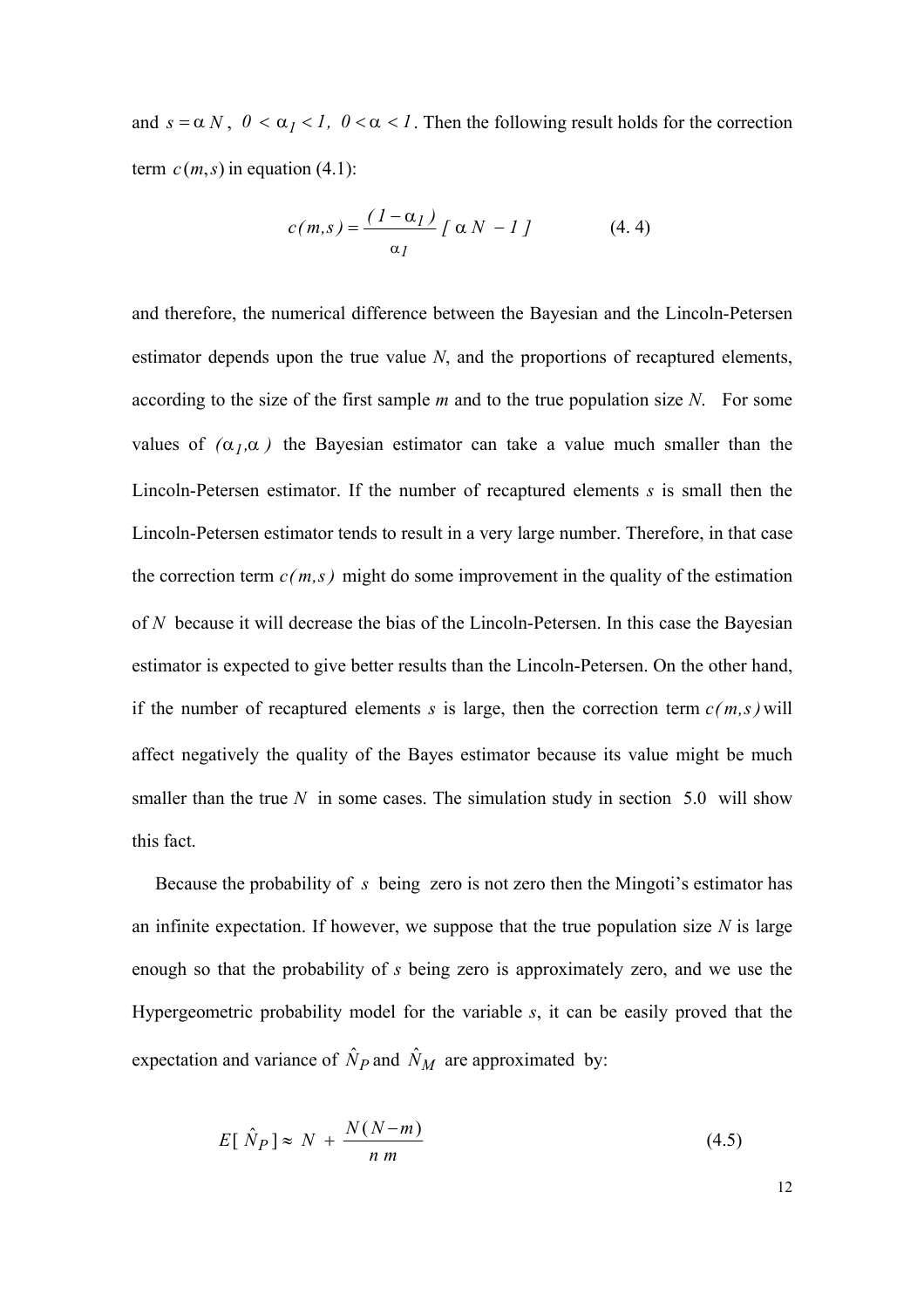$$
Var\left[\hat{N}_P\right] \approx N^2 \left(\frac{N-m}{nm}\right) \tag{4.6}
$$

$$
E[\hat{N}_M] \approx E[\hat{N}_P] - m - l + \frac{nm}{N} + \frac{N}{nm} - \frac{N(N-m)}{(nm)^2} =
$$
  
=  $N - m - l + \frac{nm}{N} + \frac{N}{nm} + \frac{N(N-m)}{nm} [l - \frac{l}{nm}]$  (4.7)

$$
Var[\hat{N}_M] \approx Var[\hat{N}_P] + N^2 (N - m) [\frac{1}{m n^3} + \frac{2}{m n^2}] + (N - m) [\frac{n m}{N^2} - 2]
$$
\n(4.8)

As we can see from equations (4.5) to (4.8) the  $\hat{N}_M$  expectation is always smaller than the Lincoln-Petersen estimator and the variance is always larger. For large values of ( *m,n,)* the variance of both estimators are about the same.

By replacing the true value of *N* by its respective estimate  $(\hat{N}_M, \hat{N}_P)$  in equations (4.5) to (4.8) one can obtain an estimate for the respective expectation and variance of these estimators.

#### **5 Simulation Results**

In this section we present the results obtained for a simulation study conducted with the purpose of comparing the four estimators presented in section 2.0. Three different population sizes were considered, *N*=250, *N*=500 and *N*=1000. The capture and recapture method was used for each population considering different sample sizes *m* and *n*. The four estimators were evaluated for samples that presented at least one element recaptured  $(s > 0)$ . For each *N* a total of 800 random samples were selected with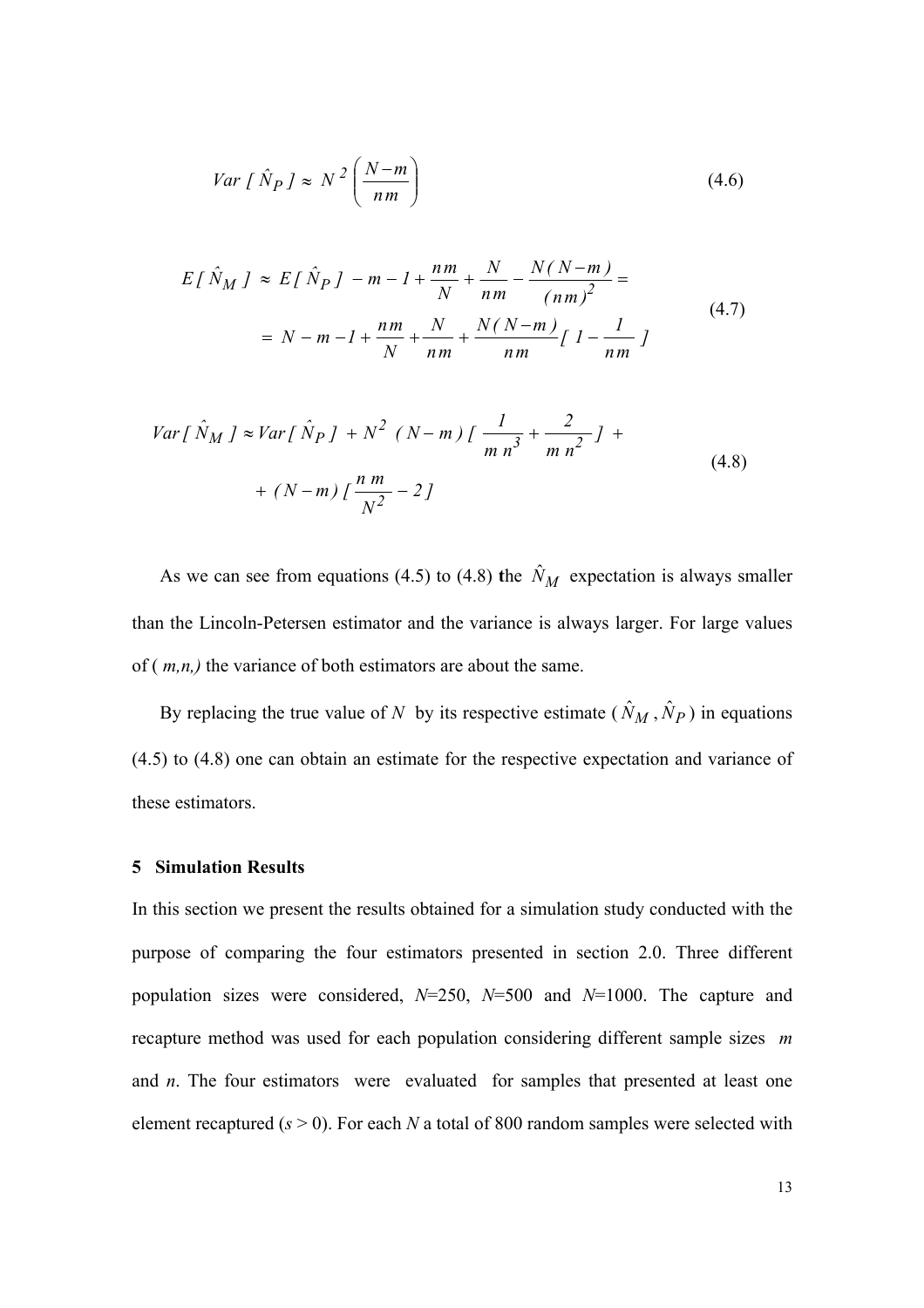*s* > 0. The mean error (*ME*) and the square root of the mean square error (*SRSME*) were also evaluated. To perform the simulation the *"Resampling Stats"* software (Simon *et. al*,1995) was used. The obtained results are presented in Tables 1, 2 and 3 (see Appendix).

 For *N=250* Table 1 shows that for samples of same size and small sample fraction (6 up to 10 %) the Bayes estimator performs better than the Lincoln-Petersen, Chapman and Bailey. For a sample fraction of 20% Bayes is better than Lincoln-Petersen but it is worse than Chapman and Bailey. For higher sample fractions (over 20%) the best estimators were Chapman and Bailey, and Bayes was the worst. For samples of different sizes Table 2 shows that the Bayes estimator had a good performance compared to Lincoln-Petersen, being worse than Chapman and Bailey in some cases. The same general conclusions are obtained when *N=500* and *N=1000* are considered (Tables 3 to 6). However, it is interesting to notice that for *N=1000* the best estimators in all the sample fractions considered were Chapman and Bailey. In all cases the values of *SRMES* were very large for small sample fractions which is expected. The analysis of samples of different sizes is important because in many situations the capture and recapture design is applied considering the period of time to collect information as a marking point to stop the experiment. This fact makes the samples sizes to be random and, in the majority of cases, they would be different. That is the case of the example presented in section 3.0 of this paper.

 It is natural to understand the results of the Bayes estimator in this simulation study. When the sample fraction is high in both samples, it is expected to see a higher number of recaptured elements which affects negatively the performance of the Bayes estimator. On the other hand, for small sample sizes the expected number of recaptured elements is small and therefore the Bayes estimator tends to give better results. If we observe the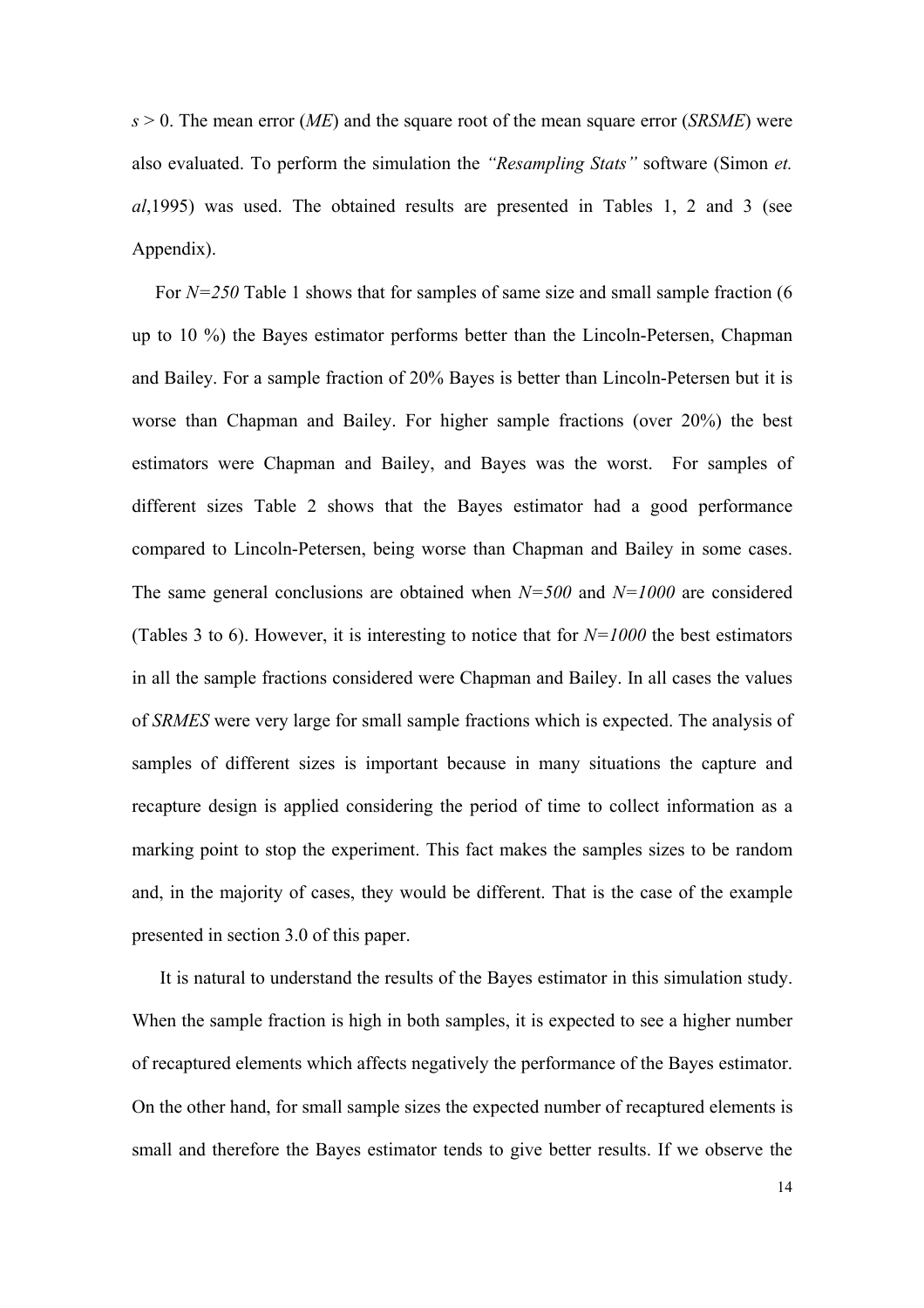original Mingoti's paper (2000) we will see that the stepwise Bayes estimator is derived aiming to create an estimator that is sensitive to the "rare" species present in the population. In the capture-recapture methodology the information about a "rare" species, i.e the elements that are present in the population but were not caught in the samples, would be represented by the value of *s*. Small values of *s* would indicate that the population size N is large, and high values of s would indicate that the N is small.

 From Tables 1 to 6 it can be seen that for a similar situation as the Andreawartha's example (1961) mentioned by Mingoti (2000), the Bayes estimator had a better performance for all the studied populations. In that example the first sample and the second samples corresponded respectively to 4 % and 1% of the true population size. The sample fractions were 24.9% (first sample) and 5.6% (second sample). Therefore, the samples were unbalanced and the fractions of recaptured elements were very small.

#### **6 Final Remarks**

The purpose of this paper was to compare the four estimators used to estimate the population size when capture-recapture experiments with two occasions is used. As we could see the Bayes estimator can be a better alternative for situations where the sample fractions are small and the proportion of recaptured elements is small compared to the first sample and the true population size *N*. For larger sample fractions Chapman, Bailey and Lincoln-Petersen estimators were better. For samples of same size the sample fraction cutting point is 20% being the Bayesian estimator recommended for situations with sample fraction smaller than that. For samples with different sizes the Bayes estimator could be considered as an alternative in the cases were both of the sample fractions are not higher than 20%. In order to decide which estimator is more appropriate in a practical situation, the estimated sample fractions can be used as a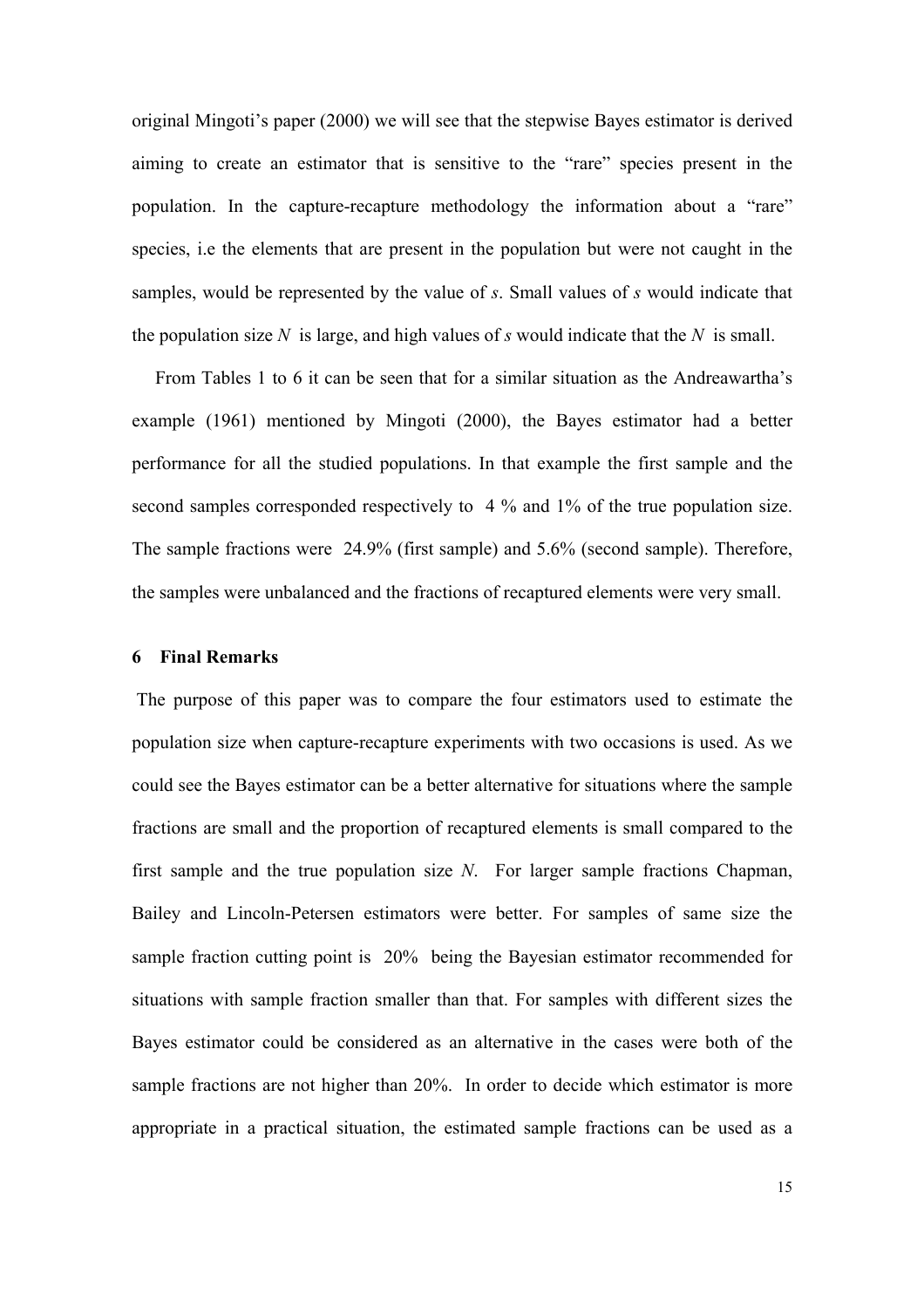helpful tool to take the final decision. In all cases, the square root of the mean error square (*SRMES*) are very large unless the samples sizes are closer to the true population size. Therefore, the price of using only two occasions is paid by using estimators with large variability in the majority of practical situations. However, in many cases is almost impossible to collect data of human populations in more than two occasions due mainly to the limitations of time and budget. Even for studies of certain diseases such as Aids, Diabetics, Meningococis, where the population size is estimated by matching lists of records obtained by some governmental source, the use of more than two lists could be complex due to the time consuming in collecting and preparing the data to be analysed by capture and recapture procedures. It is important to consider that in many countries the mecanism of keeping records about the people who has certain diseases or who died from them is not as well organized and reliable as it should be. Therefore, the first step in any study that would use these sources as a data base for a capture and recapture experiment, would be to analyse very carefully the quality of the data, correcting typing errors, wrong or missing information, and so on (*Seber*, et. al., 2000).

 Considering the time, the difficulty and the cost involved in collecting data in some difficult to access populations, in particular human populations, the existence of a good estimator that would require small samples sizes to estimate the population size is very important.

The Andreawartha's example presented in Mingoti's paper (2000) and which had motivated the use of the stepwise Bayesian estimator in capture and recapture designs had some special characteristics that affected the Bayes estimator positively in the sense that it resulted in a value closer to the true population size. In that example the second sample size was much smaller than the first and consequently the proportion of recaptured elements was very small. In all the cases considered in the simulation study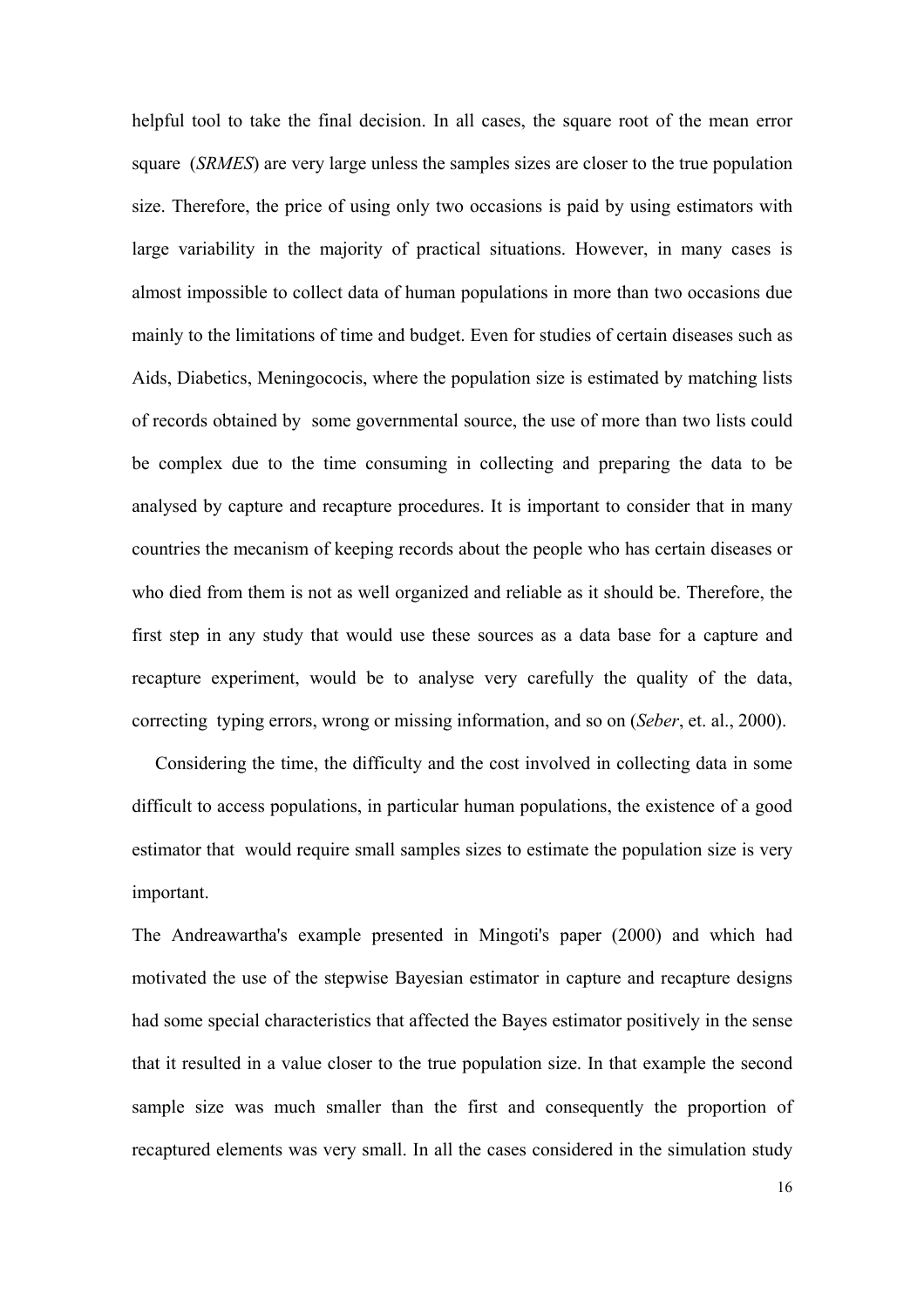which were similar to the situation of Andreawartha's example, the Bayes estimator had a better performance than Lincoln-Petersen's, Chapman's and Bailey's.

 The stepwise Bayesian estimator treated in this paper is a particular case of the more general estimator derived in Mingoti's paper (2000). The negative binomial distribution was used as a prior for the true population size *N*. However, other prior distributions can be chosen and other alternative estimators for capture-recapture designs can be constructed by using the equation (2.4, pp. 655) of Mingoti's original paper. This fact would give more flexibility to the researcher who could use some previous knowledge that he or she had about the population and which could result in a different prior from the negative binomial distribution.

#### **7 References**

- ANDREAWARTHA, H.G.(1961) *Introduction of the Study of Animal Populations* (Chicago,University of Chicago Press).
- ABENI, D. D., BRANCATO, G., PERUCCI, C. A. (1994) Capture-recapture to estimate the size of the population with human immunodeficiency virus type I infection, *Epidemiology*, 5, 4. 410-414.
- BRIAND, L. C., EMAN, K. E., FREIMUT, B., LAITENBERGER, O. (1997) Quantitative evaluation od capture-recapture models to control software inspection, *International Software Engineering Research Network Technical Report.*
- CAIAFFA, W., MINGOTI, S. A., PROIETTI, F., CARNEIRO-PROIETTI, A.B.,MARQUES, L., DONEDA, D., SILVA, R.C., PROJECT AjUDE BRASIL (2000) Estimating HIV-HCV single and co-infected injecting drug users (IDUs) who attended an outreach syringe exchange program (SEP) located in south of Brazil, *Abstracts of the XII International Aids Conference,* Durban, South Africa, vol. II, p. 349.
- CAIAFFA, W., MINGOTI, S. A., PROIETTI, F., CARNEIRO-PROIETTI, A.B.,MARQUES,L.F, DONEDA, D., LOPES, D., SILVA, R.C., PROJECT AjUDE BRASIL (2001) Estimating of injecting drug users (IDUs) attendeding an outreach syringe exchange program (SEP) in the city of Porto Alegre, south of Brazil, and number of infected with HIV and hepatitis C (HVC) - The AjUDE BRASIL PROJECT, *Abstracts of the XII International Conference on the Reduction of Drug related Harm,* New Delli,India, p. 64.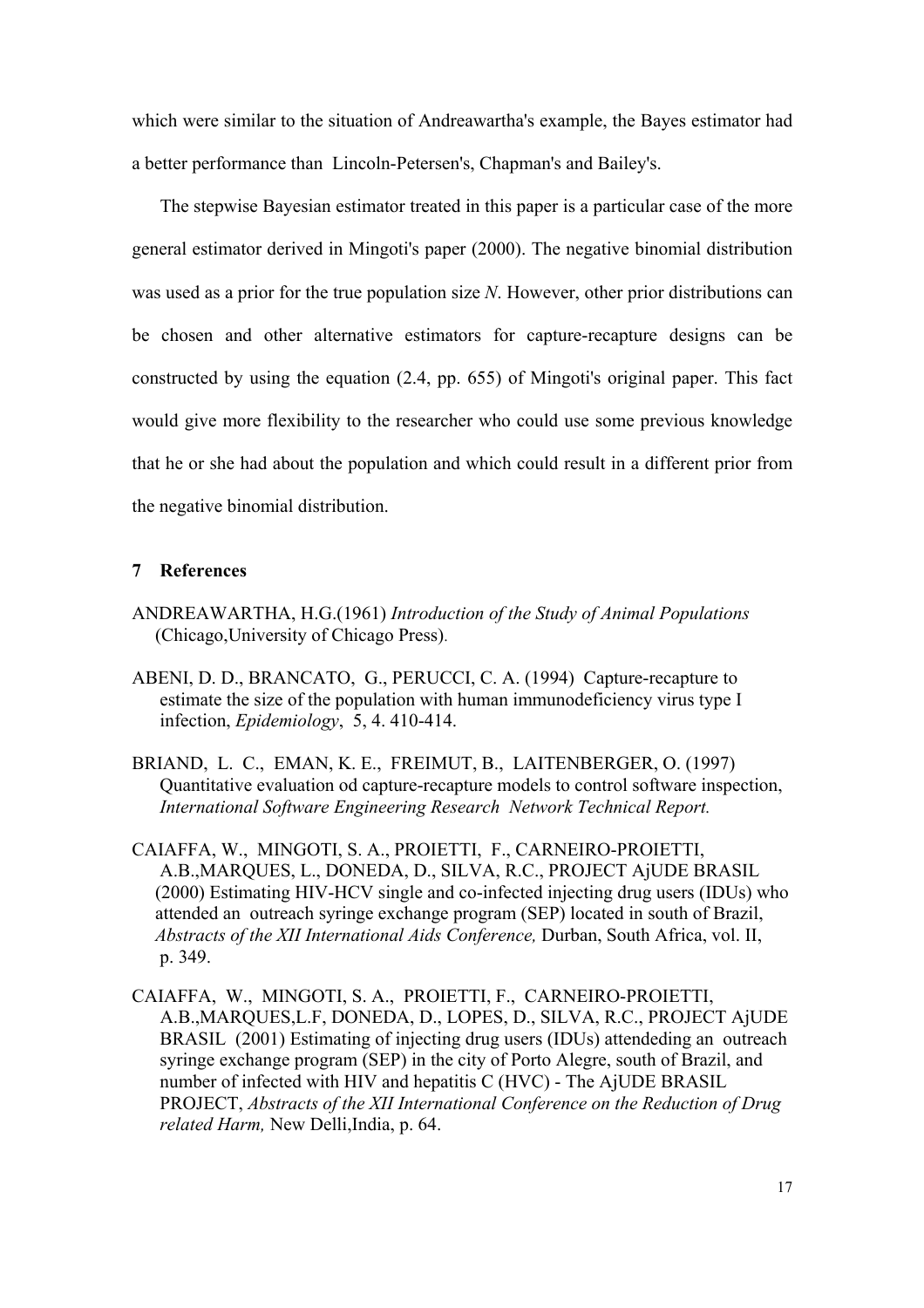- BAILEY, N.T.J. (1951) On estimating the size of mobile populations from capture recapture data. *Biometrika*, 38, 293-306.
- BELL, W.R. (1993) Using information from demographic analysis in post enumeration survey estimation. *Journal of the American Statistical Association*, 88, 423, 1106-1118.
- BERGER , J. O. (1985) *Statistical Decision Theory and Bayesian Analysis*. 2nd. edn. ( New York, Springer Verlag).
- BERNILLON, P., LIEVRE, L., PILLONEL, J., LAPORTE, A., COSTAGLIOLA, D. & THE CLINICAL EPIDEMIOLOGY GROUP FROM CISIH. (2000) Record linkage between two anonymous databases for a capture-recapture estimation of underreporting of Aids cases: France 1990-1993, *International Journal of Epidemiology*, 29, 168-174.
- BISHOP, Y. M. M., FIENBERG, S. E. , HOLLAND, P. W. (1988) *Discrete multivariate analysis* (London: The MIT Press).
- CHAPMAN, D. G.(1951) Some properties of the hypergeometric distribution with applications to zoological censuses. *University of California Publications Statistics*, 1, 131-160.
- EICK, S. G., LOADER, C. R., LONG, M. D., VOTTA, L. G., WIEL, S. V. (1993) Estimating software fault content before coding, *Proceedings of the 15th International Conference of Software Engineering, Melbourne*.
- HSUAN, F.C. (1979) A stepwise Bayesian procedude. *Annals of Statistics*, 7:860-868.
- ISMAIL, A. A., BEECHING, N. J., GILL, G. V., BELLIS, M. A. (2000) How many data sources are needed to determine diabetes prevalence by capture-recapture? *International Journal of Epidemiology*, 29, 536-541.
- LINCOLN, F. C. (1930) Calculating waterfowl abundance on the basis of banding returns, *U.S. Department of Agricultural Circular,* 118, 1-4.
- MASTRO, T. D., KITAYAPORN, D., WENIGER, B. G., VANICHSENI, S., LAOSUNTHORN, V., UNEKLABH, T., UNEKLABH, C., CHOOPANYA, K., LIMPAKARNJANARAT, K. (1994) Estimating the number of HIV-infected drug users in Bangkok: a capture-recapture method, *American Journal of Public Health*, 7, 1094-1099.
- McKEGANEY, N.,BARNARD M.,LEYLAND, A., COOTE,I., FOLLET, E. (1992) Female streetworking prostitution and HIV infection in Glasgow, *British Medical Journal*, 305, 801-804.
- MILLER, J. (1998) Estimating the number of remaining defects after inspection, Technical Report, Departament of Computer Science, University of Stratheclyde, 38 p.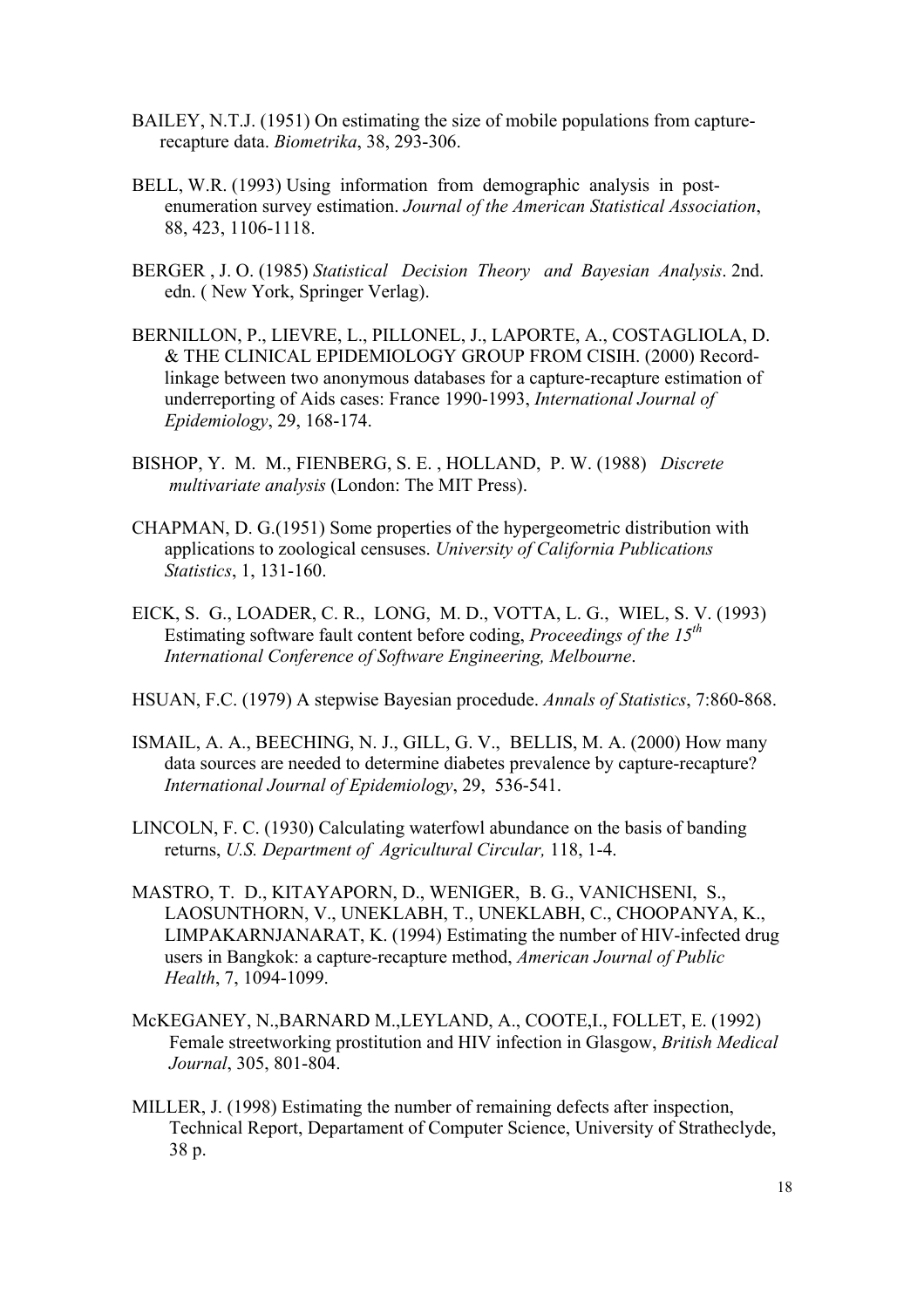- MINGOTI, S. A. (2000) A stepwise Bayesian estimator for the total number of distinct species in finite populations: sampling by elements, *Journal of Applied Statistics* 27, 5, 651-670.
- OTIS, D., BURNHAN, K.P., WHITE, G.C. & ANDERSON, D.R. (1978) Statistical inference from capture data on closed populations, *Wildlife Monographs*, 62, 1-135.
- PETERSEN, G.G.J. (1896) The yearly immigration of young plaice into the limfjord from the german sea, *Report of Danish Biology Statistics*, 6, 1-48.
- POLLOCK, K. H. (1991) Modeling capture, recapture, and removal statistics for estimation of demographic parameters for fish and wildlife populations: past, present, and future, *Journal of the American Statistical Association*, 86, 413, 225-238.
- SEBER, G.A.F. (1982) *The estimation of Animal Abundance and Related Parameters,* 2nd. edn. (London, Griffin).
- SEBER, G. A. F. (1986) A review of estimating animal abundance, *Biometrics*, 42, 267-292.
- SEBER, G. A. F. (1992) A review of estimating animal abundance II, *International Statistical Review*, 60, 2, 129-166.
- SEBER, G. A. F., HUAKAU, J. T., SIMMONS, D. (2000) Capture-Recapture. Epidemiology, and list mismatches: two lists, *Biometrics*, 56, 1227-1232.
- SEBER, G. A, F. & SCHWARTZ, C. J. (2002) Capture-recapture: before and after Euring 2000. *Journal of Applied Statistics*, 29, 1-4, 5-18.
- SIMON, J., BRUCE P. & OSWALD, T.(1995) *Resampling Stats User's Guide* (Virginia, Resampling Stats, Inc).
- TAYLOR, L.R., WOIWOD, I.P. & PERRY, J.N. (1979) The negative binomial as a dynamic ecological model for aggregation, and the density dependence of *k, Journal of Animal Ecology,* 48, 289-304.
- TSAY, P. K. & CHAO, A. (2001) Population size estimation for capture-recapture models with applications to epidemiological data. *Journal of Applied Statistics*, 28, 1, 25-36.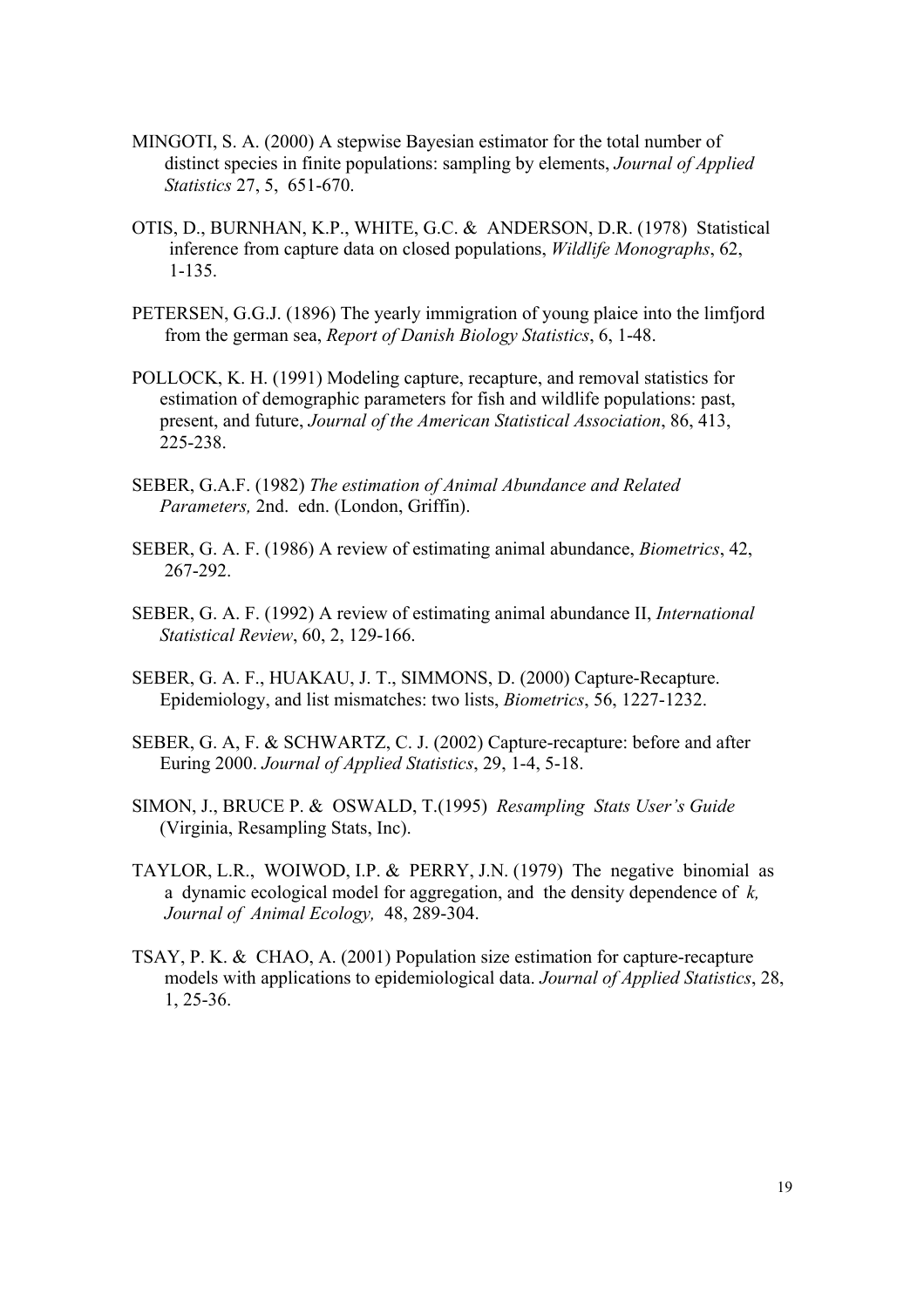### **8 Appendix**

The Tables 1 to 6 mentioned in section 5 are presented in this Appendix.

| $(m, n; f_1, f_2)$ | 1. Dimension results for<br>$(s'; \hat{\alpha}_I, \hat{\alpha})$ | population size IT<br><i>Estimator</i> | $\hat{N}$ | $250$ and equal sample sizes<br>МE | <b>SRMES</b>                                                                                                                                                                                                                                                |
|--------------------|------------------------------------------------------------------|----------------------------------------|-----------|------------------------------------|-------------------------------------------------------------------------------------------------------------------------------------------------------------------------------------------------------------------------------------------------------------|
|                    |                                                                  | <b>Bayes</b>                           | 181.37    | $-68.632$                          |                                                                                                                                                                                                                                                             |
|                    |                                                                  | Petersen                               | 183.69    | $-66.312$                          |                                                                                                                                                                                                                                                             |
| (15, 15; 6; 6)     | (1.31; 8.7, 0.5)                                                 | Chapman                                | 110.66    | $-139.34$                          |                                                                                                                                                                                                                                                             |
|                    |                                                                  | Bailey                                 | 104.68    | $-145.32$                          | 147.010                                                                                                                                                                                                                                                     |
|                    |                                                                  |                                        |           |                                    |                                                                                                                                                                                                                                                             |
|                    |                                                                  | <b>Bayes</b>                           | 253.22    | 3.2198                             |                                                                                                                                                                                                                                                             |
|                    |                                                                  | Petersen                               | 259.30    | 9.2967                             | 92.604<br>88.692<br>141.350<br>123.650<br>118.950<br>99.152<br>104.870<br>178.870<br>176.140<br>87.524<br>89.015<br>92.582<br>94.076<br>71.259<br>69.932<br>59.697<br>24.820<br>23.919<br>23.705<br>59.345<br>10.658<br>10.557<br>10.514<br>39.690<br>4.013 |
| (20, 20; 8, 8)     | (1.96; 9.8, 0.78)                                                | Chapman                                | 163.71    | $-86.286$                          |                                                                                                                                                                                                                                                             |
|                    |                                                                  | Bailey                                 | 156.87    | $-93.130$                          |                                                                                                                                                                                                                                                             |
|                    |                                                                  | <b>Bayes</b>                           | 281.09    | 37.094                             |                                                                                                                                                                                                                                                             |
|                    |                                                                  | Petersen                               | 298.41    | 48.408                             |                                                                                                                                                                                                                                                             |
| (25, 25; 10, 10)   | (2.75; 11, 0.11)                                                 | Chapman                                | 203.96    | $-46.037$                          |                                                                                                                                                                                                                                                             |
|                    |                                                                  | Bailey                                 | 197.08    | $-52.920$                          |                                                                                                                                                                                                                                                             |
|                    |                                                                  |                                        |           |                                    |                                                                                                                                                                                                                                                             |
|                    |                                                                  | <b>Bayes</b>                           | 235.07    | $-14.932$                          |                                                                                                                                                                                                                                                             |
|                    |                                                                  | Petersen                               | 270.65    | 20.653                             |                                                                                                                                                                                                                                                             |
| (50, 50; 20, 20)   | (10; 20, 4)                                                      | Chapman                                | 250.73    | 0.730                              |                                                                                                                                                                                                                                                             |
|                    |                                                                  | Bailey                                 | 246.80    | $-3.200$                           |                                                                                                                                                                                                                                                             |
|                    |                                                                  |                                        |           |                                    |                                                                                                                                                                                                                                                             |
|                    |                                                                  | <b>Bayes</b>                           | 194.17    | $-55.829$                          |                                                                                                                                                                                                                                                             |
|                    |                                                                  | Petersen                               | 252.70    | 2.702                              |                                                                                                                                                                                                                                                             |
| (100, 100; 40, 40) | (39.94; 39, 16)                                                  | Chapman                                | 250.37    | 0.371                              |                                                                                                                                                                                                                                                             |
|                    |                                                                  | Bailey                                 | 248.88    | $-1.118$                           |                                                                                                                                                                                                                                                             |
|                    |                                                                  | <b>Bayes</b>                           | 191.06    | $-58.939$                          |                                                                                                                                                                                                                                                             |
|                    |                                                                  | Petersen                               | 250.36    | 0.359                              | 4.002<br>3.986                                                                                                                                                                                                                                              |
| (150, 150; 60, 60) | (90.03; 60, 36)                                                  | Chapman                                | 249.91    | $-0.088$                           |                                                                                                                                                                                                                                                             |
|                    |                                                                  | Bailey                                 | 249.25    | $-0.750$                           |                                                                                                                                                                                                                                                             |
|                    |                                                                  |                                        |           |                                    |                                                                                                                                                                                                                                                             |
|                    |                                                                  | <b>Bayes</b>                           | 210.34    | $-39.663$                          |                                                                                                                                                                                                                                                             |
|                    |                                                                  | Petersen                               | 250.12    | 0.124                              |                                                                                                                                                                                                                                                             |
| (200, 200; 80, 80) | (150.96; 75, 60)                                                 | Chapman                                | 250.06    | 0.061                              |                                                                                                                                                                                                                                                             |
|                    |                                                                  | Bailey                                 | 249.81    | $-0.187$                           |                                                                                                                                                                                                                                                             |

Table 1: Simulation results for population size *N*=250 and equal sample sizes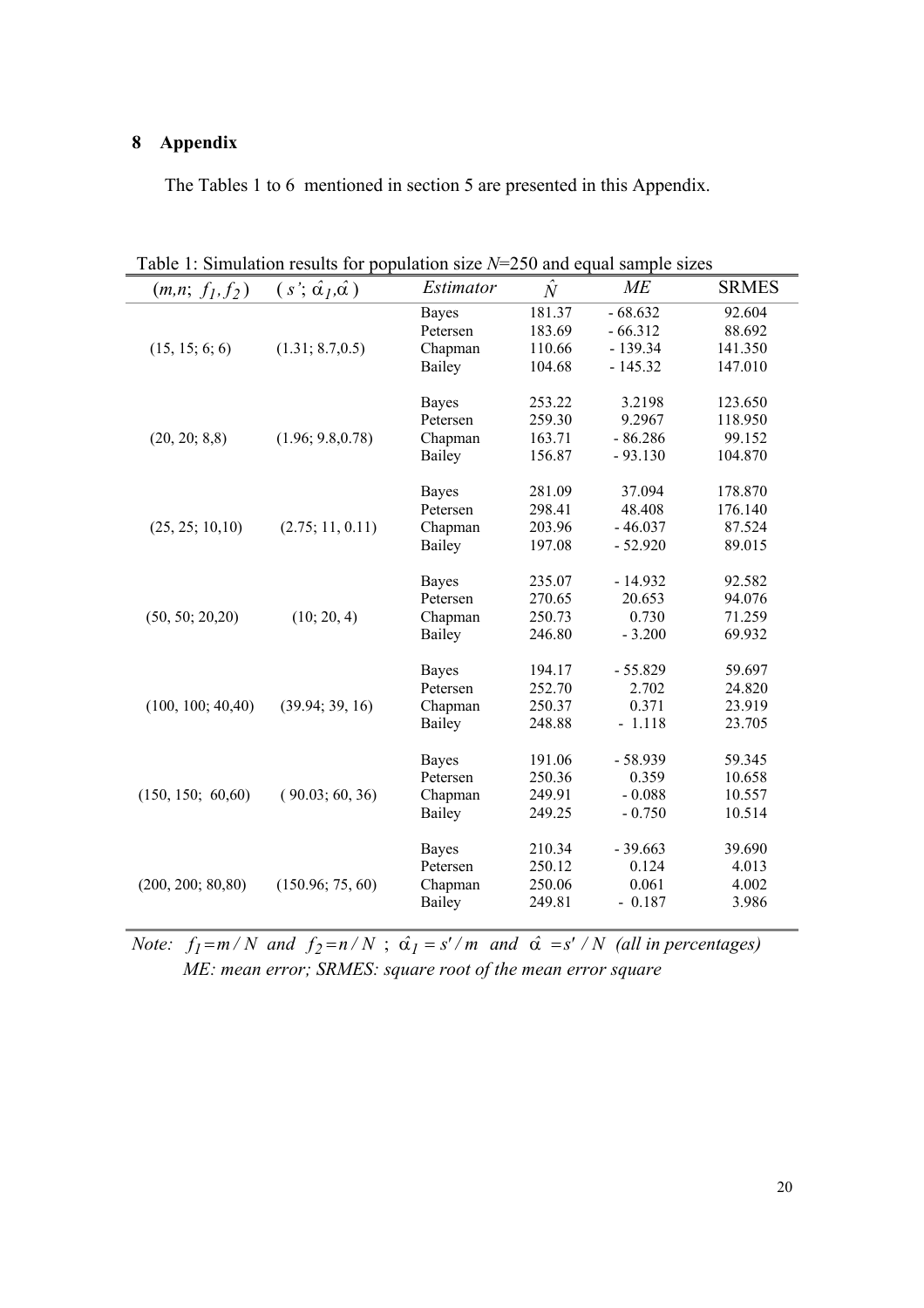| $10002$ . $2000000$ . $100000$<br>p |                                      |                  | $250$ and different sample sizes |           |                                                                                                                                                                                                                                    |  |
|-------------------------------------|--------------------------------------|------------------|----------------------------------|-----------|------------------------------------------------------------------------------------------------------------------------------------------------------------------------------------------------------------------------------------|--|
| $(m, n; f_1, f_2)$                  | $(s'; \hat{\alpha}_I, \hat{\alpha})$ | <i>Estimator</i> | $\hat{N}$                        | МE        | <b>SRMES</b>                                                                                                                                                                                                                       |  |
|                                     |                                      | <b>Bayes</b>     | 274.41                           | 24.406    | 152.960                                                                                                                                                                                                                            |  |
|                                     |                                      | Petersen         | 281.82                           | 31.818    | 149.620                                                                                                                                                                                                                            |  |
| (20, 25; 8, 10)                     | (2.32; 11.6, 0.9)                    | Chapman          | 184.32                           | $-65.679$ | 90.330                                                                                                                                                                                                                             |  |
|                                     |                                      | Bailey           | 176.50                           | $-73.504$ | 94.290                                                                                                                                                                                                                             |  |
|                                     |                                      | <b>Bayes</b>     | 279.33                           | 29.327    |                                                                                                                                                                                                                                    |  |
|                                     |                                      | Petersen         | 288.64                           | 38.638    |                                                                                                                                                                                                                                    |  |
| (25, 20; 10, 8)                     | (2.25; 9, 0.9)                       | Chapman          | 187.39                           | $-62.610$ |                                                                                                                                                                                                                                    |  |
|                                     |                                      | Bailey           | 181.14                           | $-68.856$ | 91.060                                                                                                                                                                                                                             |  |
|                                     |                                      | <b>Bayes</b>     | 284.82                           | 34.816    | 155.990<br>151.890<br>88.100<br>186.680<br>187.930<br>96.560<br>93.730<br>45.410<br>43.390<br>39.530<br>38.870<br>184.110<br>185.850<br>96.630<br>94.850<br>164.800<br>155.050<br>85.740<br>86.690<br>210.580<br>207.040<br>93.260 |  |
|                                     |                                      | Petersen         | 299.77                           | 49.773    |                                                                                                                                                                                                                                    |  |
| (25, 50; 10, 20)                    | (5.48; 22, 2.2)                      | Chapman          | 244.46                           | $-5.538$  |                                                                                                                                                                                                                                    |  |
|                                     |                                      | Bailey           | 236.02                           | $-13.979$ |                                                                                                                                                                                                                                    |  |
|                                     |                                      |                  |                                  |           |                                                                                                                                                                                                                                    |  |
|                                     |                                      | <b>Bayes</b>     | 228.91                           | $-21.090$ |                                                                                                                                                                                                                                    |  |
|                                     |                                      | Petersen         | 257.42                           | 7.417     |                                                                                                                                                                                                                                    |  |
| (50, 100; 20, 40)                   | (19.92; 39, 7.9)                     | Chapman          | 250.89                           | 0.886     |                                                                                                                                                                                                                                    |  |
|                                     |                                      | Bailey           | 246.48                           | $-3.053$  |                                                                                                                                                                                                                                    |  |
|                                     |                                      | <b>Bayes</b>     | 272.42                           | 22.421    |                                                                                                                                                                                                                                    |  |
|                                     |                                      | Petersen         | 306.23                           | 56.230    |                                                                                                                                                                                                                                    |  |
| (50, 25; 20, 10)                    | (4.94; 9.8, 1.97)                    | Chapman          | 249.16                           | $-0.844$  |                                                                                                                                                                                                                                    |  |
|                                     |                                      | Bailey           | 245.25                           | $-4.749$  |                                                                                                                                                                                                                                    |  |
|                                     |                                      | <b>Bayes</b>     | 271.69                           | 21.688    |                                                                                                                                                                                                                                    |  |
|                                     |                                      | Petersen         | 291.32                           | 41.317    | 92.250                                                                                                                                                                                                                             |  |
| (50, 10; 20, 4)                     | (2.23; 4.5, 0.89)                    | Chapman          | 193.45                           | $-56.553$ |                                                                                                                                                                                                                                    |  |
|                                     |                                      | Bailey           | 190.63                           | $-59.365$ |                                                                                                                                                                                                                                    |  |
|                                     |                                      | <b>Bayes</b>     | 284.69                           | 34.689    |                                                                                                                                                                                                                                    |  |
|                                     |                                      | Petersen         | 319.47                           | 69.966    |                                                                                                                                                                                                                                    |  |
| (60, 14; 24, 5.6)                   | (3.40; 5.6, 1.36)                    | Chapman          | 235.84                           | $-14.163$ |                                                                                                                                                                                                                                    |  |
|                                     |                                      | Bailey           | 232.95                           | $-17.046$ |                                                                                                                                                                                                                                    |  |
|                                     |                                      |                  |                                  |           |                                                                                                                                                                                                                                    |  |

Table 2: Simulation results for population size *N*=250 and different sample sizes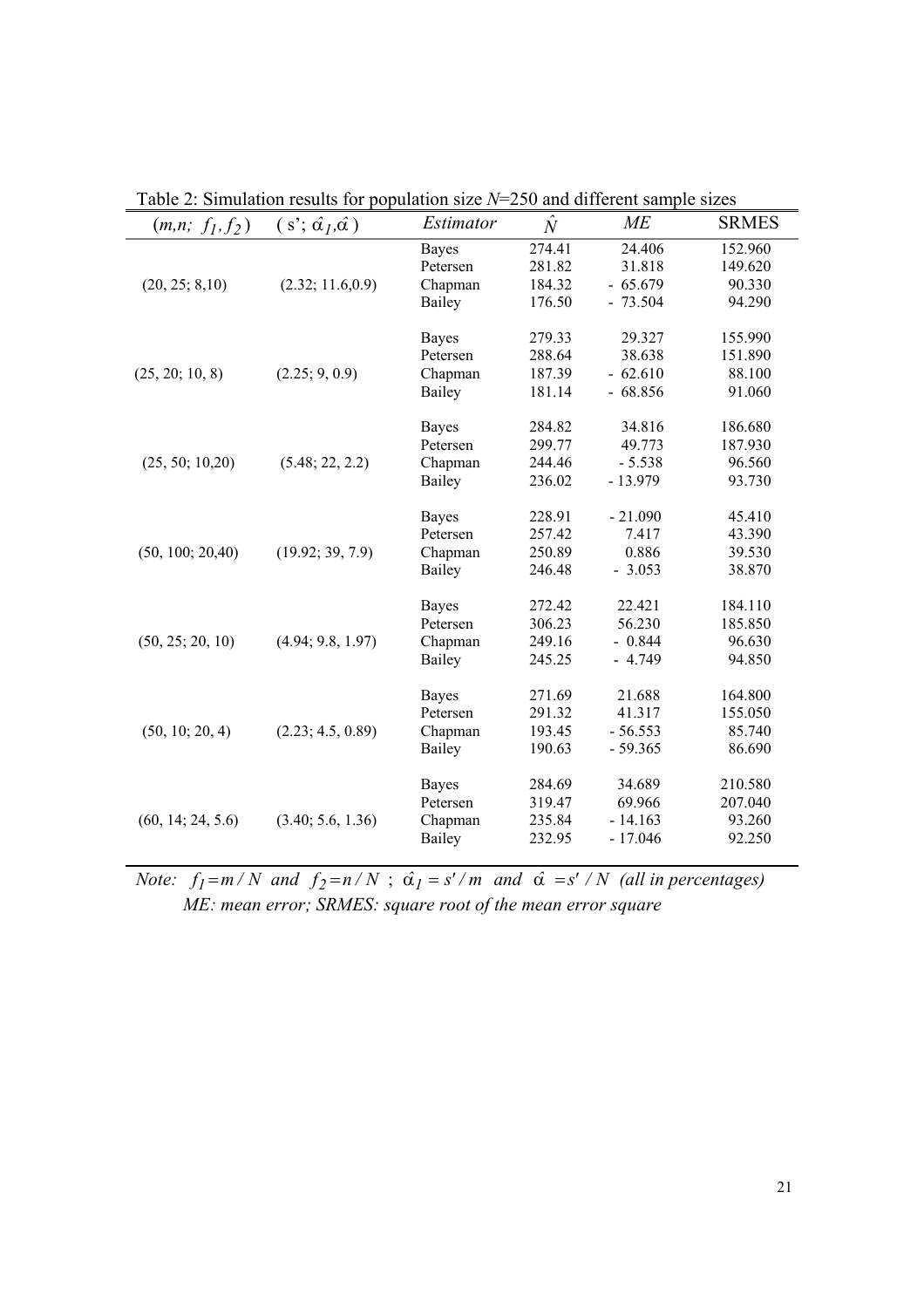| $(m, n; f_1, f_2)$ | $(s'; \hat{\alpha}_I, \hat{\alpha})$ | Estimator                                                                                                                                                                                                                                                                                                                                                                                                                                                                       | $\hat{N}$ | МE                      | <b>SRMES</b> |
|--------------------|--------------------------------------|---------------------------------------------------------------------------------------------------------------------------------------------------------------------------------------------------------------------------------------------------------------------------------------------------------------------------------------------------------------------------------------------------------------------------------------------------------------------------------|-----------|-------------------------|--------------|
|                    |                                      | <b>Bayes</b>                                                                                                                                                                                                                                                                                                                                                                                                                                                                    | 539.06    | 39.063                  | 281.980      |
|                    |                                      | 549.60<br>Petersen<br>342.78<br>Chapman<br>Bailey<br>332.69<br>609.60<br><b>Bayes</b><br>Petersen<br>631.50<br>Chapman<br>445.33<br>435.44<br>Bailey<br>633.83<br><b>Bayes</b><br>666.65<br>Petersen<br>512.51<br>Chapman<br>Bailey<br>503.45<br>432.57<br><b>Bayes</b><br>508.22<br>Petersen<br>Chapman<br>491.65<br>487.95<br>Bailey<br>381.72<br><b>Bayes</b><br>Petersen<br>502.20<br>Chapman<br>499.92<br>Bailey<br>498.43<br>380.64<br><b>Bayes</b><br>499.72<br>Petersen | 49.603    | 275.730                 |              |
| (30, 30; 6, 6)     | (2.14; 7.1, 0.4)                     |                                                                                                                                                                                                                                                                                                                                                                                                                                                                                 |           | $-157.22$               | 192.350      |
|                    |                                      |                                                                                                                                                                                                                                                                                                                                                                                                                                                                                 |           | $-167.31$               | 198.730      |
|                    |                                      |                                                                                                                                                                                                                                                                                                                                                                                                                                                                                 |           | 109.60                  | 406.760      |
|                    |                                      |                                                                                                                                                                                                                                                                                                                                                                                                                                                                                 |           | 131.50                  | 405.330      |
| (40, 40; 8, 8)     | (3.31; 8.3, 0.7)                     |                                                                                                                                                                                                                                                                                                                                                                                                                                                                                 |           | $-54.67$                | 182.040      |
|                    |                                      |                                                                                                                                                                                                                                                                                                                                                                                                                                                                                 |           | $-64.56$                | 181.290      |
|                    |                                      |                                                                                                                                                                                                                                                                                                                                                                                                                                                                                 |           | 133.83                  | 498.550      |
|                    |                                      |                                                                                                                                                                                                                                                                                                                                                                                                                                                                                 |           | 166.65                  | 500.880      |
| (50, 50; 10, 10)   | (4.84; 9.7, 0.9)                     |                                                                                                                                                                                                                                                                                                                                                                                                                                                                                 |           | 12.52                   | 232.790      |
|                    |                                      |                                                                                                                                                                                                                                                                                                                                                                                                                                                                                 |           | 3.45                    | 227.920      |
|                    |                                      |                                                                                                                                                                                                                                                                                                                                                                                                                                                                                 |           | $-67.427$               | 110.740      |
|                    |                                      |                                                                                                                                                                                                                                                                                                                                                                                                                                                                                 |           | 8.221                   | 90.649       |
| (100, 100; 20, 20) | (20.27; 20.27, 4)                    |                                                                                                                                                                                                                                                                                                                                                                                                                                                                                 |           | $-8.348$                | 83.278       |
|                    |                                      |                                                                                                                                                                                                                                                                                                                                                                                                                                                                                 |           | $-12.226$               | 82.944       |
|                    |                                      |                                                                                                                                                                                                                                                                                                                                                                                                                                                                                 |           | $-116.280$              | 119.810      |
|                    |                                      |                                                                                                                                                                                                                                                                                                                                                                                                                                                                                 |           | 2.006                   | 34.073       |
| (200, 200, 40, 40) | (80.00; 40.16)                       |                                                                                                                                                                                                                                                                                                                                                                                                                                                                                 |           | $-0.082$                | 33.484       |
|                    |                                      |                                                                                                                                                                                                                                                                                                                                                                                                                                                                                 |           | $-1.574$                | 33.355       |
|                    |                                      |                                                                                                                                                                                                                                                                                                                                                                                                                                                                                 |           | $-119.360$              | 119.730      |
|                    |                                      |                                                                                                                                                                                                                                                                                                                                                                                                                                                                                 |           | $-0.278$                | 14.690       |
| (300, 300, 60, 60) | (180.26; 60, 36)                     | Chapman                                                                                                                                                                                                                                                                                                                                                                                                                                                                         | 499.28    | $-0.721$                | 14.641       |
|                    |                                      | Bailey                                                                                                                                                                                                                                                                                                                                                                                                                                                                          | 498.62    | $-1.384$                | 14.640       |
|                    |                                      | Bayes                                                                                                                                                                                                                                                                                                                                                                                                                                                                           | 420.22    | $-79.782$               | 79.806       |
|                    |                                      | Petersen                                                                                                                                                                                                                                                                                                                                                                                                                                                                        | 499.81    | 0.191                   | 5.419        |
| (400, 400, 80, 80) | (320.16; 80, 64)                     | Chapman                                                                                                                                                                                                                                                                                                                                                                                                                                                                         | 499.75    | 0.253                   | 5.415        |
|                    |                                      | Bailey                                                                                                                                                                                                                                                                                                                                                                                                                                                                          | 499.50    | 0.501<br>$\overline{a}$ | 5.419        |

Table 3: Simulation results for population size *N*=500 and equal sample sizes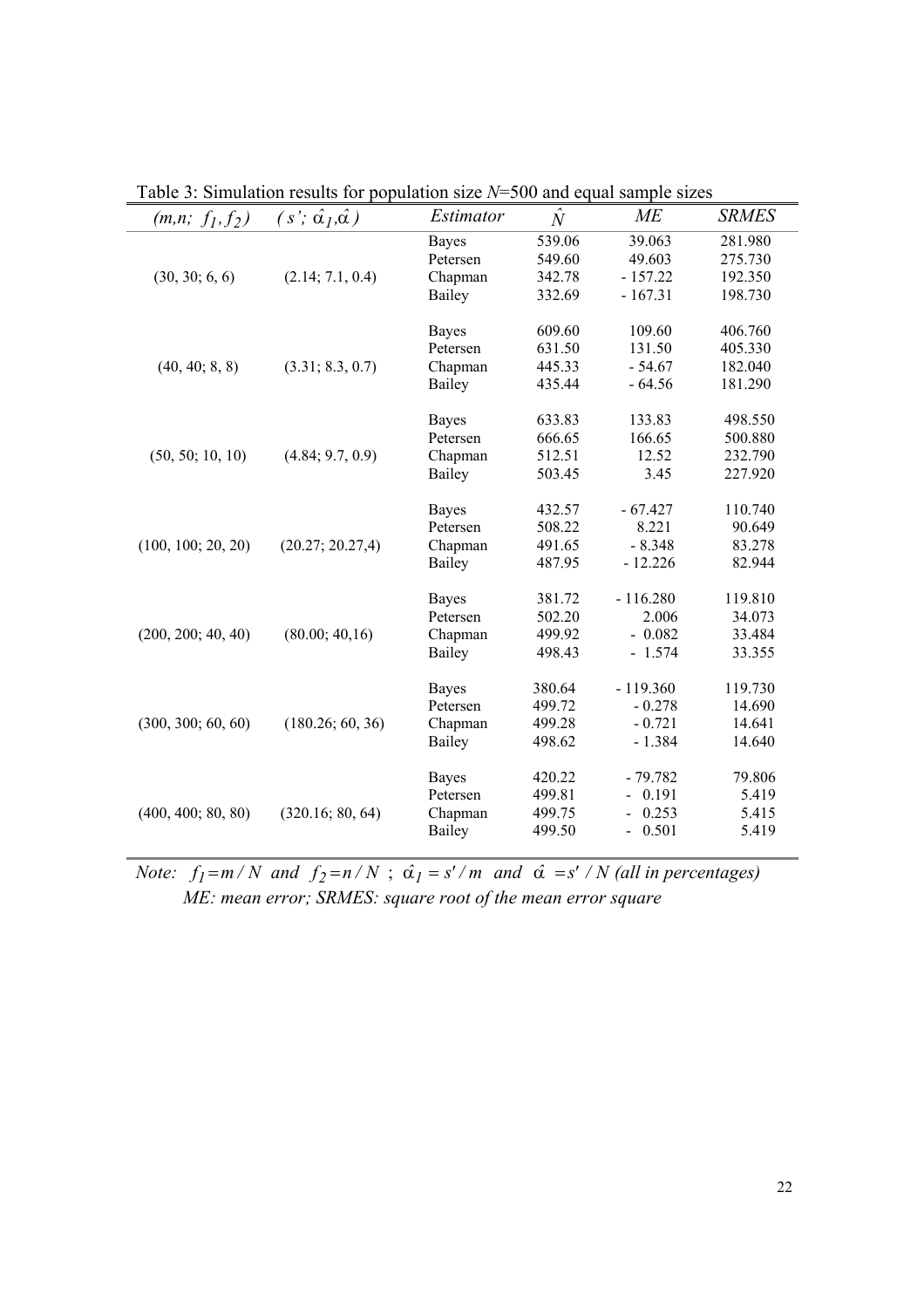| $(m, n; f_1, f_2)$ | $(s'; \hat{\alpha}_I, \hat{\alpha})$ | Estimator    | $\hat{N}$ | МE        | <b>SRMES</b> |
|--------------------|--------------------------------------|--------------|-----------|-----------|--------------|
|                    |                                      | <b>Bayes</b> | 628.74    | 128.740   | 435.960      |
|                    |                                      | Petersen     | 652.73    | 152.730   | 437.290      |
| (40, 50; 8, 10)    | (3.96; 9.9, 0.8)                     | Chapman      | 483.54    | $-16.456$ | 198.020      |
|                    |                                      | Bailey       | 472.73    | $-27.274$ | 194.640      |
|                    |                                      |              |           |           |              |
|                    |                                      | <b>Bayes</b> | 629.10    | 129.100   | 464.640      |
|                    |                                      | Petersen     | 659.62    | 159.620   | 465.120      |
| (50, 40; 10, 8)    | (3.99; 7.9, 0.8)                     | Chapman      | 484.15    | $-15.847$ | 207.620      |
|                    |                                      | Bailey       | 475.64    | $-24.360$ | 204.410      |
|                    |                                      | <b>Bayes</b> | 504.89    | 4.886     | 180.190      |
|                    |                                      | Petersen     | 540.42    | 40.416    | 185.210      |
| (50, 100; 10, 20)  | (10.07; 20.14, 2)                    | Chapman      | 496.77    | $-3.229$  | 143.220      |
|                    |                                      | Bailey       | 488.01    | $-11.989$ | 140.890      |
|                    |                                      |              |           |           |              |
|                    |                                      | <b>Bayes</b> | 410.72    | $-89.280$ | 89.537       |
| (100, 200; 20, 40) | (39.83; 39.83, 7,9)                  | Petersen     | 500.30    | 0.305     | 11.630       |
|                    |                                      | Chapman      | 500.02    | 0.018     | 11.587       |
|                    |                                      | Bailey       | 499.35    | $-0.646$  | 11.567       |
|                    |                                      | <b>Bayes</b> | 463.69    | $-36.313$ | 184.150      |
| (100, 50; 20, 10)  | (10.02; 10, 2)                       | Petersen     | 543.80    | 43.795    | 184.700      |
|                    |                                      | Chapman      | 499.65    | $-0.352$  | 142.920      |
|                    |                                      | Bailey       | 495.69    | $-4.308$  | 141.590      |
|                    |                                      |              |           |           |              |
|                    |                                      | <b>Bayes</b> | 574.39    | 74.387    | 428.370      |
| (100, 20; 20, 4)   | (4.03; 4, 0.8)                       | Petersen     | 639.39    | 139.390   | 426.550      |
|                    |                                      | Chapman      | 483.08    | $-16.924$ | 198.930      |
|                    |                                      | Bailey       | 479.28    | $-20.716$ | 197.340      |
|                    |                                      | <b>Bayes</b> | 481.79    | $-18.206$ | 291.220      |
| (120, 28; 24, 5.6) | (6.73; 5.6, 1.3)                     | Petersen     | 575.51    | 75.509    | 292.300      |
|                    |                                      | Chapman      | 499.42    | $-0.582$  | 180.410      |
|                    |                                      | Bailey       | 496.28    | $-3.718$  | 178.960      |
|                    |                                      |              |           |           |              |

Table 4: Simulations results for population size *N*=500 and different sample sizes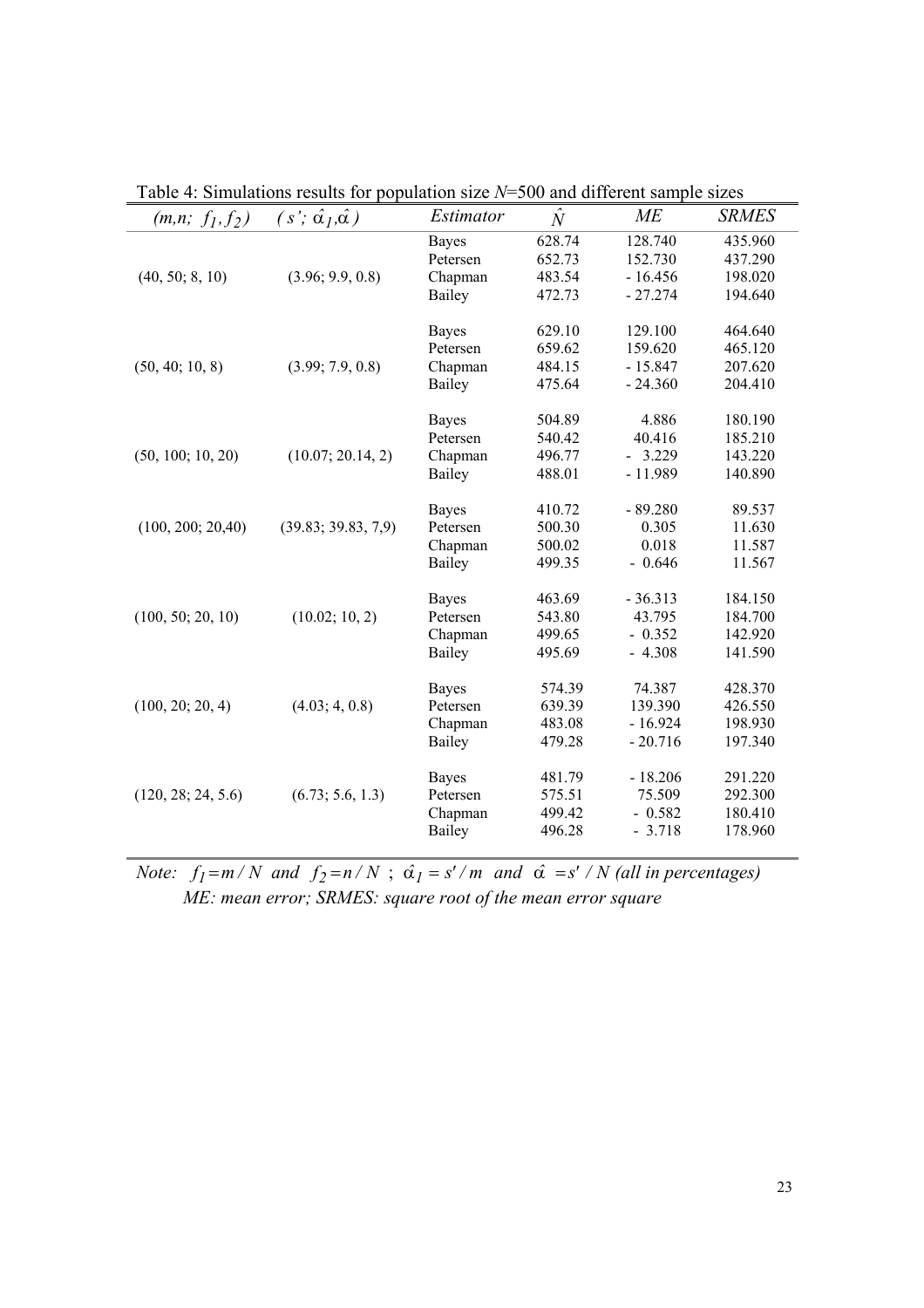|                    | <b>DIMAGNOM LODGERS TOT</b>          | $\mu$ untion of $\mu$ |           | 1000 and equal sample sizes<br><b>ME</b> | <b>SRMES</b>                                                                                                                                                                                                                                                                    |
|--------------------|--------------------------------------|-----------------------|-----------|------------------------------------------|---------------------------------------------------------------------------------------------------------------------------------------------------------------------------------------------------------------------------------------------------------------------------------|
| $(m, n; f_1, f_2)$ | $(s'; \hat{\alpha}_I, \hat{\alpha})$ | <i>Estimator</i>      | $\hat{N}$ |                                          |                                                                                                                                                                                                                                                                                 |
|                    |                                      |                       |           |                                          |                                                                                                                                                                                                                                                                                 |
|                    |                                      | <b>Bayes</b>          | 1270.30   | 270.290                                  |                                                                                                                                                                                                                                                                                 |
| (60, 60; 6, 6)     | (3.66; 6.1, 0.4)                     | Petersen              | 1305.90   | 305.860                                  |                                                                                                                                                                                                                                                                                 |
|                    |                                      | Chapman               | 924.92    | $-75.082$                                |                                                                                                                                                                                                                                                                                 |
|                    |                                      | Bailey                | 910.74    | $-89.261$                                |                                                                                                                                                                                                                                                                                 |
|                    |                                      |                       |           |                                          |                                                                                                                                                                                                                                                                                 |
|                    |                                      |                       |           |                                          |                                                                                                                                                                                                                                                                                 |
|                    |                                      | <b>Bayes</b>          | 1160.40   | 160.390                                  |                                                                                                                                                                                                                                                                                 |
| (80, 80; 8, 8)     | (6.27; 7.8, 0.62)                    | Petersen              | 1219.90   | 219.870                                  |                                                                                                                                                                                                                                                                                 |
|                    |                                      | Chapman               | 1013.60   | 13.602                                   |                                                                                                                                                                                                                                                                                 |
|                    |                                      | Bailey                | 1002.10   | 2.076                                    |                                                                                                                                                                                                                                                                                 |
|                    |                                      |                       |           |                                          |                                                                                                                                                                                                                                                                                 |
|                    |                                      |                       |           |                                          |                                                                                                                                                                                                                                                                                 |
|                    |                                      | <b>Bayes</b>          | 1071.10   | 71.083                                   |                                                                                                                                                                                                                                                                                 |
| (100, 100; 10, 10) | (9.69; 9.7, 0.96)                    | Petersen              | 1150.90   | 150.880                                  |                                                                                                                                                                                                                                                                                 |
|                    |                                      | Chapman               | 1034.00   | 33.986                                   |                                                                                                                                                                                                                                                                                 |
|                    |                                      | Bailey                | 1024.70   | 24.739                                   |                                                                                                                                                                                                                                                                                 |
|                    |                                      | <b>Bayes</b>          | 852.34    | $-147.660$                               |                                                                                                                                                                                                                                                                                 |
|                    |                                      | Petersen              | 1008.00   | 7.980                                    |                                                                                                                                                                                                                                                                                 |
| (200, 200, 20, 20) | (40.32; 20.16, 4)                    | Chapman               | 991.65    | $-8.353$                                 |                                                                                                                                                                                                                                                                                 |
|                    |                                      | Bailey                | 987.71    | $-12.292$                                |                                                                                                                                                                                                                                                                                 |
|                    |                                      |                       |           |                                          |                                                                                                                                                                                                                                                                                 |
|                    |                                      | <b>Bayes</b>          | 763.73    | 236.270                                  | 239.920                                                                                                                                                                                                                                                                         |
|                    |                                      | Petersen              | 1002.20   | 2.183                                    | 49.397                                                                                                                                                                                                                                                                          |
| (400, 400, 40, 40) | (160.04; 40, 16)                     | Chapman               | 999.92    | $-0.084$                                 | 893.090<br>892.670<br>391.000<br>387.840<br>712.440<br>721.680<br>404.340<br>399.130<br>572.050<br>583.870<br>365.380<br>361.040<br>196.120<br>133.460<br>127.810<br>127.490<br>48.976<br>48.880<br>239.270<br>21.570<br>21.517<br>21.491<br>159.810<br>8.027<br>8.024<br>8.027 |
|                    |                                      | Bailey                | 998.42    | $-1.500$                                 |                                                                                                                                                                                                                                                                                 |
|                    |                                      |                       |           |                                          |                                                                                                                                                                                                                                                                                 |
|                    |                                      | <b>Bayes</b>          | 761.13    | $-238.870$                               |                                                                                                                                                                                                                                                                                 |
|                    |                                      | Petersen              | 1000.50   | 0.455                                    |                                                                                                                                                                                                                                                                                 |
| (600, 600, 60, 60) | (360.00; 60, 36)                     | Chapman               | 1000.00   | 0.001                                    |                                                                                                                                                                                                                                                                                 |
|                    |                                      | Bailey                | 999.34    | $-0.656$                                 |                                                                                                                                                                                                                                                                                 |
|                    |                                      |                       |           |                                          |                                                                                                                                                                                                                                                                                 |
|                    |                                      | <b>Bayes</b>          | 840.21    | $-159.790$                               |                                                                                                                                                                                                                                                                                 |
|                    |                                      | Petersen              | 999.78    | $-0.219$                                 |                                                                                                                                                                                                                                                                                 |
| (800, 800, 80, 80) | (640.18; 80, 64)                     | Chapman               | 999.72    | $-0.282$                                 |                                                                                                                                                                                                                                                                                 |
|                    |                                      | Bailey                | 999.47    | $-0.531$                                 |                                                                                                                                                                                                                                                                                 |
|                    |                                      |                       |           |                                          |                                                                                                                                                                                                                                                                                 |

Table 5: Simulation results for population of size *N=1000* and equal sample sizes